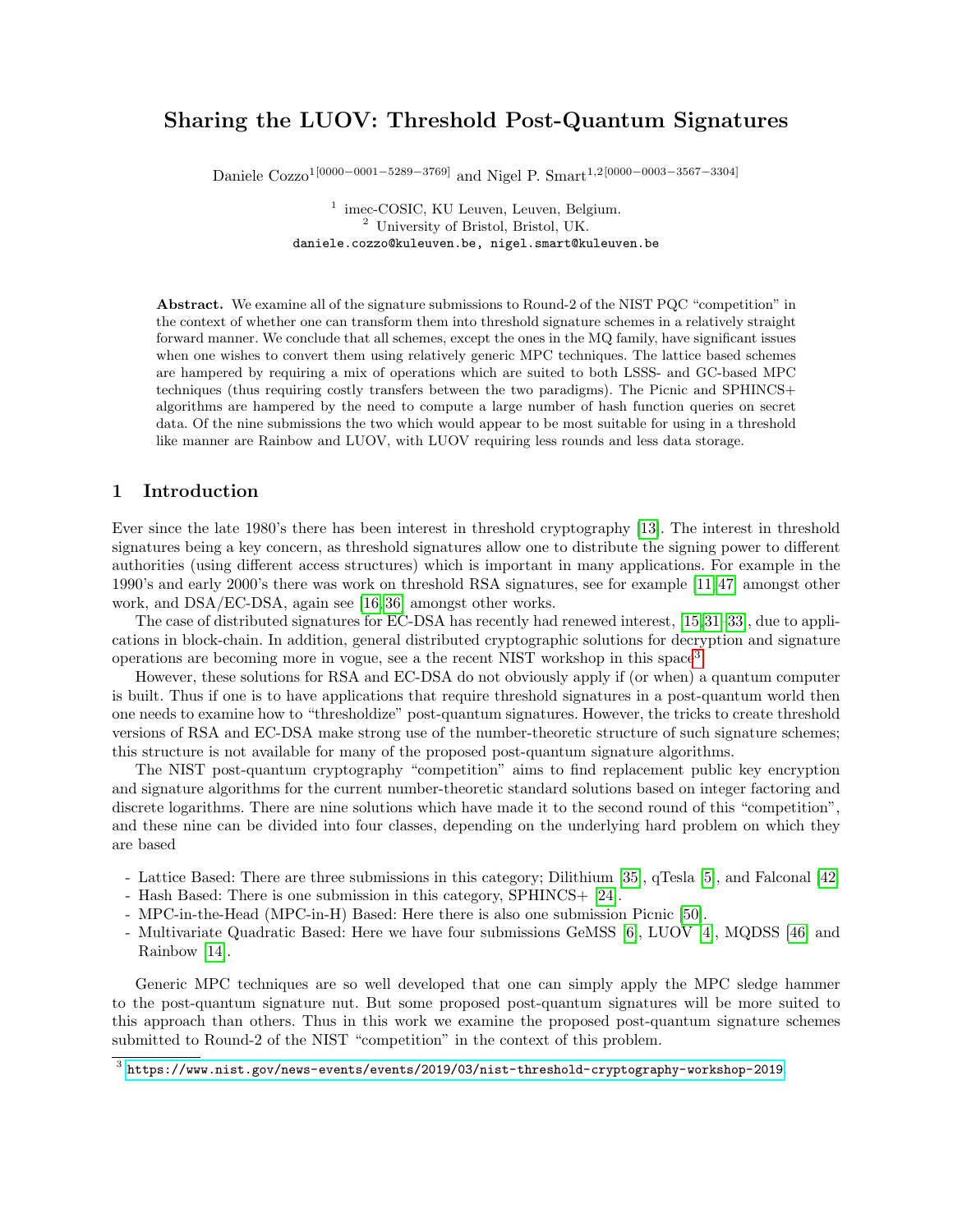Our Contribution: Simply from the underlying assumptions one would suspect Picnic would be the algorithm which lends itself to being converted into an MPC threshold version; after all it is based on MPC-in-the-Head. However, closer examination reveals that this is not the case. Indeed we examine all the post-quantum signature submissions from the point of view of whether one can easily turn them into threshold versions. It turns out that the ones which are most amenable to "thresholdizing" are those based on the MQ family of problems, in particular Rainbow and LUOV, see Table [1](#page-1-0) for a summary.

|              | Underlying |                                                                              |  |  |  |  |
|--------------|------------|------------------------------------------------------------------------------|--|--|--|--|
| Name         |            | Assumption Issues in Obtaining a Threshold Variant                           |  |  |  |  |
| Dilithium    | Lattice    | A mix of linear operations (suitable for LSSS-based MPC) and non-linear      |  |  |  |  |
|              |            | operations (suitable for GC-based MPC) requires costly transferring between  |  |  |  |  |
|              |            | the two representations. We expect this to take around 12s to execute.       |  |  |  |  |
| qTesla       | Lattice    | A mix of linear operations (suitable for LSSS-based MPC) and non-linear      |  |  |  |  |
|              |            | operations (suitable for GC-based MPC) requires costly transferring between  |  |  |  |  |
|              |            | the two representations. We expect to take at least 16s to execute.          |  |  |  |  |
| Falcon       | Lattice    | A mix of linear operations (suitable for LSSS-based MPC) and non-linear      |  |  |  |  |
|              |            | operations (suitable for GC-based MPC) requires costly transferring between  |  |  |  |  |
|              |            | the two representations. We expect to take at least 6s to execute.           |  |  |  |  |
| Picnic       | $MPC-in-H$ | Applying SHA-3 to obtain the necessary randomness in the views of the MPC    |  |  |  |  |
|              |            | parties.                                                                     |  |  |  |  |
| $SPHINCS+$   | Hash       | Applying SHA-3 to obtain the data structures needed.                         |  |  |  |  |
| <b>MQDSS</b> | MQ         | Applying SHA-3 to obtain the commitments.                                    |  |  |  |  |
| <b>GeMSS</b> | MQ         | Potential for threshold implementation, implementation is tricky due to need |  |  |  |  |
|              |            | to extract polynomial roots via Berlekamp algorithm                          |  |  |  |  |
| Rainbow      | MQ.        | Simple LSSS based MPC solution which requires 12 rounds of communication.    |  |  |  |  |
|              |            | We expect a signature can be generated in around three seconds               |  |  |  |  |
| <b>LUOV</b>  | MQ         | Simple LSSS based MPC solution which requires 6 rounds of communication.     |  |  |  |  |
|              |            | We expect a signature can be generated in just over a second                 |  |  |  |  |

<span id="page-1-0"></span>Table 1. Summary of NIST Round-2 Post-Quantum Signature Schemes

The main problems with the lattice based techniques are the need to perform rejection sampling, which means intermediate values need to be kept secret until after the rejection sampling has been accomplished, and they need to be compared to given constants. This results in a number of operations suitable for garbled circuit operation to be performed. However, the rest of the algorithms require operations which are linear. Thus one has both a large number of GC-based operations to perform, as well as conversion to-and-from LSSS based representations so as to help mitigate the number of GC operations needed. This conversion turns out to be a major bottleneck.

Picnic on the other hand requires the signer to privately evaluate a set of PRFs and then reveal the associated keys for a given subset of the PRFs on obtaining the challenge value. This means that the PRFs need to be securely evaluated in a threshold manner. Since the PRFs used in Picnic are not specifically designed to be evaluated in this manner one is left to applying generic MPC techniques which become very expensive due to the gate counts of the underlying PRFs.

The hash-based signature scheme SPHINCS+ has a similar issue in that one needs to securely evaluate the underlying hash functions in a threshold manner. This leads, again to huge gate counts, when one tries to perform this in a threshold manner.

One of the MQ schemes (MQDSS) requires one to also evaluate hash functions on secret data, and so suffers from the same problems as the previous schemes. One MQ scheme (GeMSS) is a plausible candidate to be implemented via MPC, but any implementation will be highly non-trivial due to the need to evaluate Berlekamps' algorithm to extract roots of a univariate polynomial.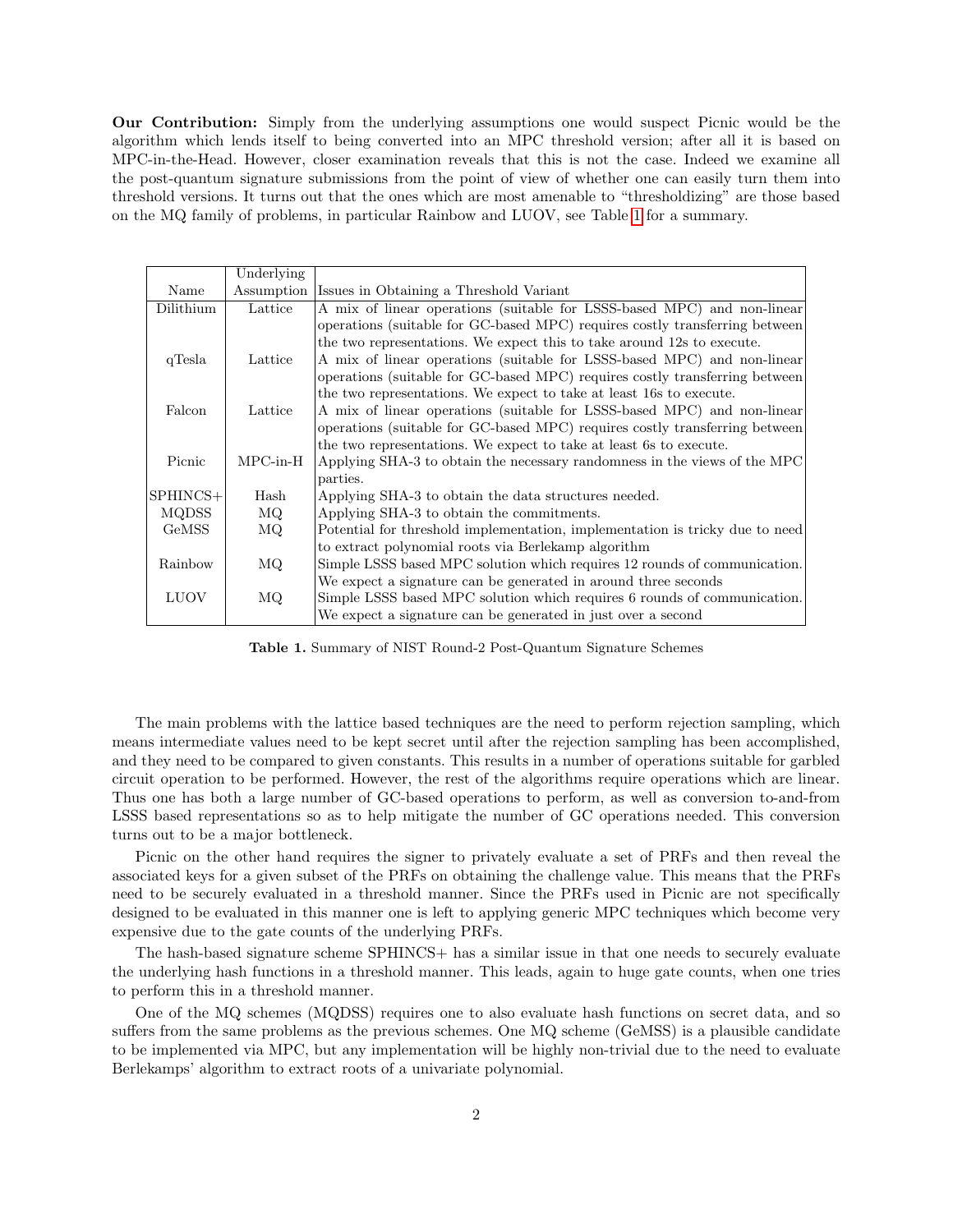This leaves us with the two remaining MQ schemes (LUOV and Rainbow). These are based on the FDH signature construction and hence the main issue is implementing generic arithmetic circuit based MPC over the given finite fields will lead to threshold variants relatively easily. In this case Rainbow requires more rounds of interaction than LUOV, on the other hand Rainbow requires less secure multiplications. In addition, LUOV requires us to store in the shared secret key state less data.

In all of our analysis we try to give a best guess as to the *minimum* amount of time a threshold implementation would take for each of the candidates. This is assuming the current best run-times for evaluating the SHA-3 internal function in an MPC system etc. These estimates are given for the schemes at the security level denoted Level-3 by NIST; when a scheme does not have parameters at Level-3 we pick the set at Level-4. Level-3 corresponds to the difficulty of breaking AES-192 on a quantum computer. This provides less than 192-bits of security quantumly (due to Grover's algorithm), and hence seems a reasonable compromise given current (classical) security levels are usually picked to be equivalent to AES-128.

## 2 Preliminaries

In this section we define various notations and notions which will be needed in future sections. In particular we describe the underlying MPC systems which we will assume 'as given'. In particular our focus will be on MPC solutions which are actively secure (with abort) against static corruptions.

We assume that all involved parties are probabilistic polynomial time Turing machines. Given a positive integer n, we denote by [n] the set  $\{1,\ldots,n\}$ . We let  $x \leftarrow X$  denote the uniformly random assignment to the variable x from the set X, assuming a uniform distribution over X. We also write  $x \leftarrow y$  as shorthand for  $x \leftarrow \{y\}$ . If  $\mathcal{D}$  is a probability distribution over a set X, then we let  $x \leftarrow \mathcal{D}$  denote sampling from X with respect to the distribution D. If A is a (probabilistic) algorithm then we denote by  $a \leftarrow A$  the assignment of the output of A where the probability distribution is over the random tape of A.

Signature schemes: Digital signature schemes which are defined by

Definition 2.1. A digital signature scheme is given by a tuple of probabilistic algorithms (KeyGen, Sign, Verify):

- KeyGen  $(1^{\lambda})$  is a randomized algorithm that takes as input the security parameter and returns the public key pk and the private key sk.
- Sign  $(\mathsf{sk}, \mu)$  is a randomized signing algorithm that takes as inputs the private key and a message and returns a signature on the message.
- Verify  $(\mathsf{pk},(\sigma,\mu))$  is a deterministic verification algorithm that takes as inputs the public key and a signature  $\sigma$  on a message  $\mu$  and outputs a bit which is equal to one if and only if the signature on  $\mu$  is valid.

Correctness and security (EU-CMA) are defined in the usual manner, and all signature scheme submitted to NIST in Round-2 meet this security definition.

Multi-Party Computation: As mentioned above we consider actively secure (with abort) MPC for static adversaries in this work. We assume a generic black box for MPC, abstracted in the functionality  $\mathcal{F}_{\text{MPC}}$  of Figure [1,](#page-3-0) which defines MPC over a given finite field K (or indeed sometimes a finite ring). When instantiating this abstract MPC functionality with state-of-the-art protocols one needs to consider aspects such as the access structure, the field used K, and the computational/communication model. We summarize many of the state-of-the-art of MPC protocols in Table [2.](#page-4-0)

In terms of access structures the main ones in use are full threshold (for example in the SPDZ protocol family [\[12\]](#page-20-6)) and Q2-access structures (which includes standard threshold protocols for which  $t < n/2$ ). Q2-access structure is one in which the union of no two unqualified sets cover the entire set of players. In terms of the field K for evaluating binary circuits one usually utilizes MPC over  $\mathbb{K} = \mathbb{F}_2$ . However, for some applications (in particular the MQ signature schemes considered later) it is better to take K to be a specific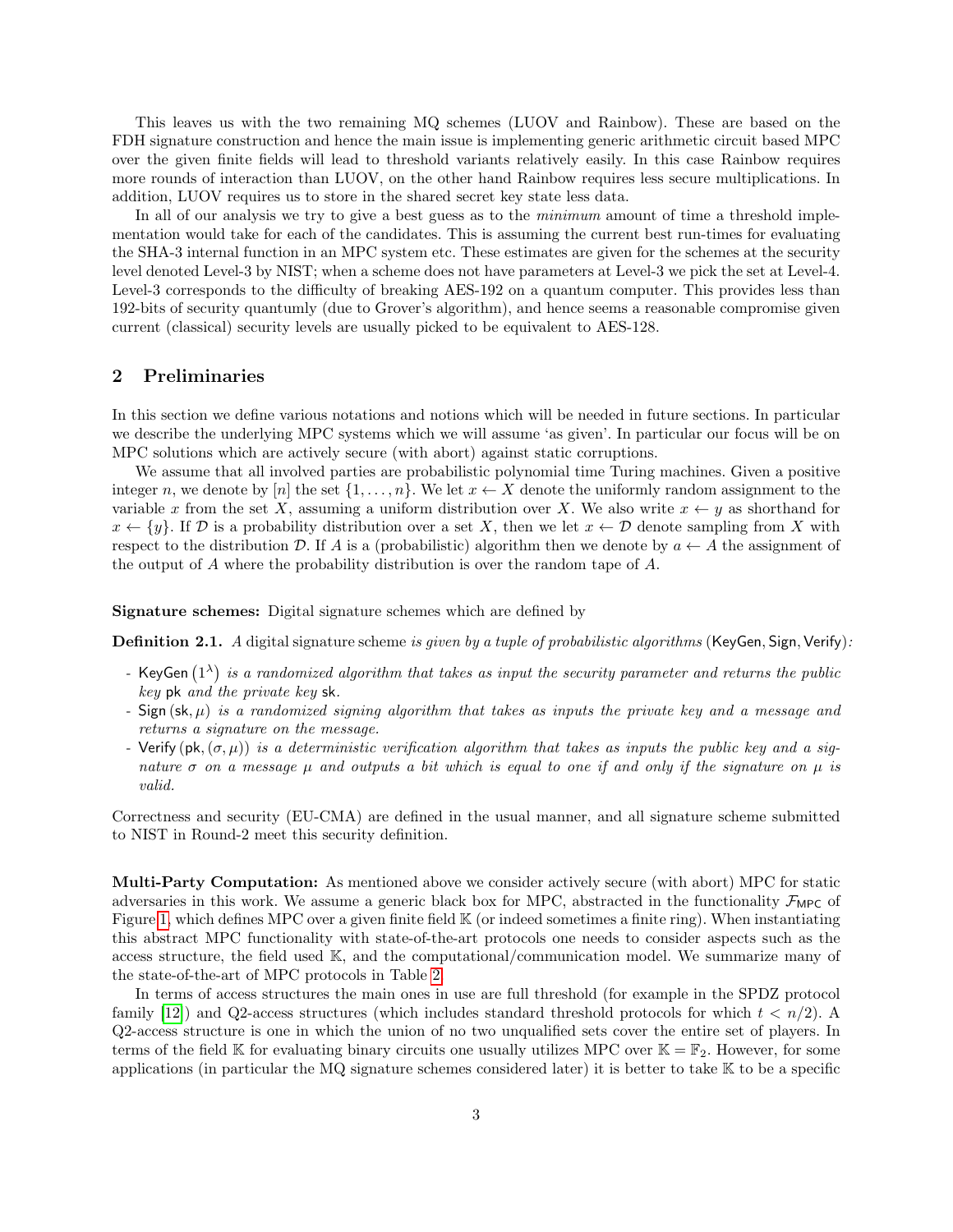The ideal functionality  $\mathcal{F}_{\text{MPC}}$  for MPC over  $\mathbb{F}_q$ 

**Initialize:** On input  $(int, \mathbb{K})$  from all parties, the functionality stores  $(domain, \mathbb{K})$ .

- **Input:** On input  $(input, P_i, vari d, x)$  from  $P_i$  and  $(input, P_i, vari d, ?)$  from all other parties, with varid a fresh identifier, the functionality stores  $(varid, x)$ .
- **Random:** On input of (*random, varid*), if *varid* is not present in memory then the functionality picks a random value in  $K$  and stores it in *varid*.
- Add: On command  $(add, variable, variable, variable)$  from all parties, if  $variable_1$  and  $variable_2$  are present in memory and varid<sub>3</sub> is not then the functionality retrieves (varid<sub>1</sub>, x) and (varid<sub>2</sub>, y) and stores (varid<sub>3</sub>, x + y). Otherwise does nothing.
- Multiply: On input  $(multiply, variable, variable, variable)$  from all parties, if  $variable$  and  $variable$  are present in memory and varid<sub>3</sub> is not then retrieve (varid<sub>1</sub>, x) and (varid<sub>2</sub>, y) and store (varid<sub>3</sub>, x · y). Otherwise do nothing.
- **Output:** On input  $(output, vari d, i)$  from all honest parties, if *varid* is present in memory then retrieve  $(varid, y)$  and output it to the environment. It then waits for an input from the environment. If this input is Deliver then y is output to all players if  $i = 0$ , or y is output to party i if  $i \neq 0$ . If the input is not equal to Deliver then  $\perp$  is output to all parties.

<span id="page-3-0"></span>**Figure 1.** The ideal functionality  $\mathcal{F}_{\text{MPC}}$  for MPC over  $\mathbb{F}_q$ 

finite field taylored to the application. Some protocols are tailored to very specific access structures (for example using threshold  $(t, n) = (1, 3)$ .

The functionality has a command to produce random values in K. This can always be achieved using interaction (via the input command), however, for LSSS based protocols in the Q2 setting (with small numbers of parties) such a command can be executed for free using a PRSS.

To make it simpler to describe MPC protocols, in what follows we use the notation  $\langle x \rangle$  for  $x \in \mathbb{K}$  to denote a value x stored in the MPC engine (the reader can think of this as  $\langle x \rangle$  being the secret sharing of x). The MPC functionality Figure [1](#page-3-0) enables one to compute  $\langle x \rangle + \langle y \rangle$ ,  $\lambda \cdot \langle x \rangle$  and  $\langle x \rangle \cdot \langle y \rangle$ . We extend this notation to vectors and matrices of elements in K in the obvious manner.

In terms of computational model we find the set of practical MPC protocols divided into distinct classes. In some protocols there is a function-independent offline phase, and then a fast offline phase. Other protocols have no offline phase but then pay a small cost in the online phase. In some instances one can choose which class one wants to be in. For example, for Q2 access structures over a general finite field one can use the protocol of [\[48\]](#page-22-4) if one wishes to utilize an offline phase, but the protocol in [\[8\]](#page-20-7) if ones wants to avoid the offline phase (but have a slightly slower "online" phase). Although the performance of [\[8\]](#page-20-7) degrades considerably for small finite fields, whereas that of [\[48\]](#page-22-4) does not degrade at all (however [\[48\]](#page-22-4)'s offline phase performance degrades if the finite field is small). Note [\[8\]](#page-20-7) is expressed in terms of  $t < n/2$  threshold adversaries but it can be trivially extended to any Q2 access structure.

The communication model also plays a part with protocols based on Garbled Circuits using a constant number of rounds, whereas protocols based on linear-secret sharing (LSSS) requiring rounds (roughly) proportional to the circuit depth. In all cases the total amount of communication, and computation, is roughly proportional to the number of multiplcition gates with the arithmetic circuit over K which represents the function to be computed<sup>[4](#page-3-1)</sup>. The LSSS based protocols cost (essentially) one round of communication per each multiplicative depth, and communication cost linear in the number of multplication gates.

It is possible to mix GC and LSSS based MPC in one application, and pass between the two representations. For special access structures one can define special protocols for this purpose, see [\[28\]](#page-21-7) for example. For general access structures one can apply the technique of doubly-authenticated bits (so called daBits) introduced in [\[44\]](#page-22-5). This latter method however comes with a cost. Assuming we are converting  $\ell$  bit numbers, then not only does one need to generate (at least)  $\ell$  daBits, but when transforming from the LSSS to the GC world one requires to evaluate a garbled circuit with roughly  $3 \cdot \ell$  AND gates. The more expensive part is actually computing the daBits themselves. The paper [\[28\]](#page-21-7) claims a cost of 0.163ms per daBit, for fields

<span id="page-3-1"></span><sup>&</sup>lt;sup>4</sup> This is not strictly true as one often does not represent the function as a pure arithmetic circuit. But as a first order approximation this holds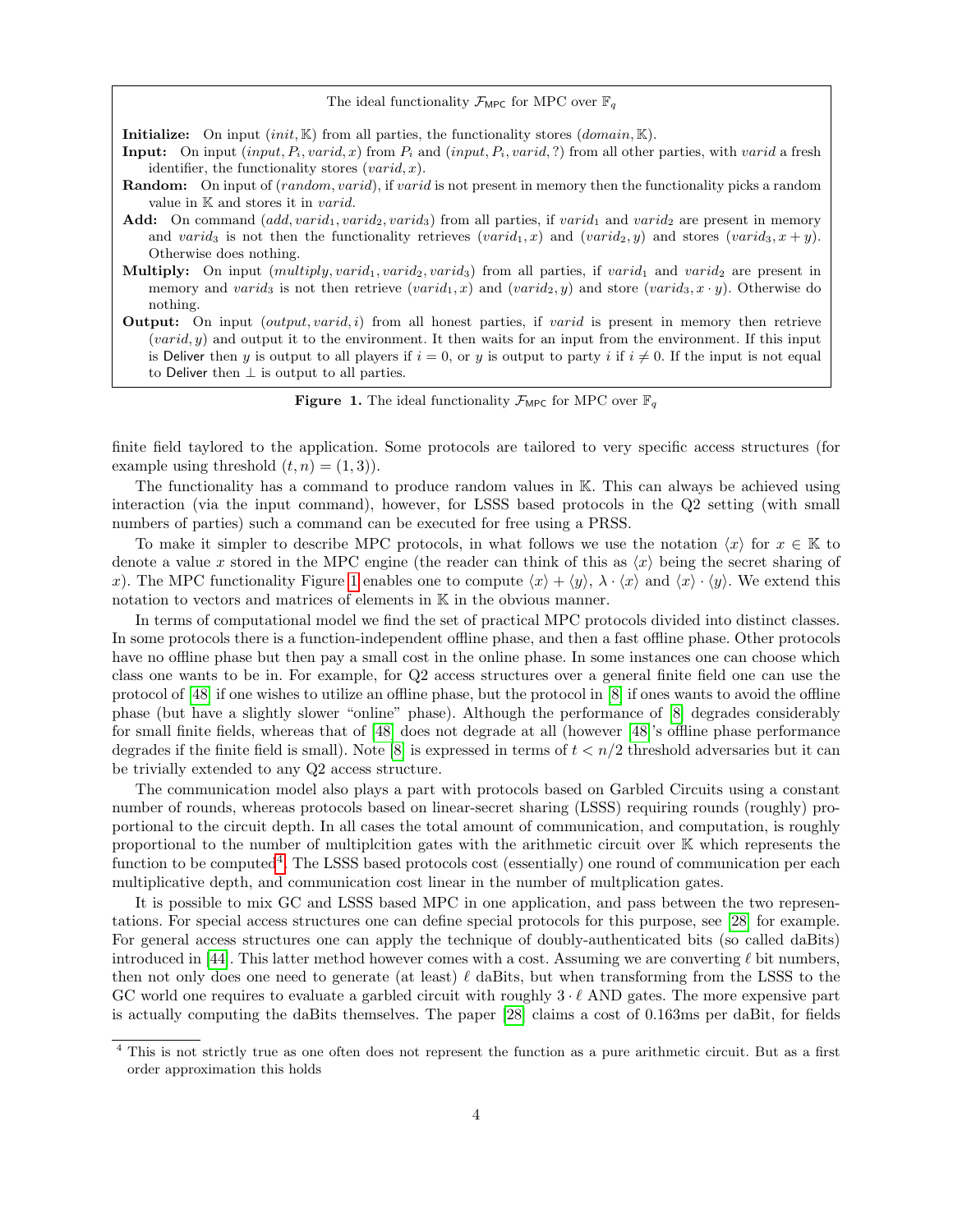of size  $2^{128}$ . Whilst the fields used in the lattice based post-quantum signature algorithms are much smaller (of the order of  $2^{20}$ ) we use the same estimate<sup>[5](#page-4-1)</sup>.

Of course one could execute bitwise operations in an LSSS-based MPC for an odd modulus q using the methods described in [\[7,](#page-20-8) [10\]](#page-20-9). But these are generally slower than performing the conversion to a garbled circuit representation and then performing the garbled circuit based operation. Especially when different operations are needed to be performed on the same bit of data.

| Protocol          | Field          | Access                                      | $ Pre-Proc $ |                               | Example           |
|-------------------|----------------|---------------------------------------------|--------------|-------------------------------|-------------------|
| Name              | К              | Structure                                   | Model        | Rounds                        | Reference         |
| SPDZ family       |                | Large $\mathbb{K}$ Full Threshold           | $\checkmark$ | $\approx$ depth $(C)$         | $\left[12\right]$ |
| Tiny-OT family    | $\mathbb{F}_2$ | Full Threshold                              | ✓            | $\approx$ depth $(C)$         | [30, 40]          |
| $SPDZ-2k$         |                | $(\mathbb{Z}/2^k\mathbb{Z})$ Full Threshold | ✓            | $ \approx \mathsf{depth}(C) $ | [9]               |
| n-party GC family | $\mathbb{F}_2$ | Full Threshold                              |              | constant                      | [22, 49]          |
| General Q2        | Any            | Q2                                          |              | $\approx$ depth $(C)$         | [48]              |
| General Q2        | Any            | Q2                                          |              | $\approx$ depth $(C)$         | [8]               |
| Special GC        | $\mathbb{F}_2$ | $(t, n) = (1, 3)$                           |              | constant                      | [39]              |

<span id="page-4-0"></span>Table 2. Summary of main practical MPC protocols

MPC of Standard Functionalities: A number of the signature schemes submitted to NIST make use of keyed (and unkeyed) symmetric functions which need to be applied in any threshold implementation to secret data. Thus any threshold implementation will need to also enable a threshold variant of these symmetric primitives. Here we recap, from the literature, the best timings and costs one can achieve for such primitives. We will use these estimates to examine potential performance in our discussions which follow.

In [\[28\]](#page-21-7) the authors give details, also within the context of thresholdizing a NIST PQC submission (this time an encryption algorithm), of an MPC implementation of the SHA-3 round function (within the context of executing the KMAC algorithm). The round function  $f$  for SHA-3 requires a total of 38,400 AND gates, and using a variant of the three party honest majority method from [\[39\]](#page-22-8), the authors were able to achieve a latency of 16ms per execution of f, for a LAN style setting. This equates to around  $0.4\mu s$  per AND gate. Any actual application of SHA-3 requires multiple executions of the round function f; depending on how much data is being absorbed and how much is being squeezed.

In [\[49\]](#page-22-7) give timings for a full-threshold garbled circuit based evaluation of various functions. Concentrating on the case of AES and SHA-256, and three party protocols, the authors obtain a latency of 95ms (13ms online) for the 6800 AND gate AES circuit, and 618ms (111ms online) for the 90825 AND gate SHA-256 circuit, again for a LAN setting. These times correspond to between  $1\mu$  and  $2\mu$ s per AND gate, thus the three party full threshold setting is slightly slower than the honest majority setting (as is to be expected).

For general arithmetic circuits the estimates in [\[8\]](#page-20-7) in the honest majority three party setting for a 61-bit prime field give a time of 826ms to evaluate a depth 20 circuit with one million multiplication gates, in a LAN setting. Thus we see that when using arithmetic circuits over such a finite field one can deal we obtain a similar throughput, in terms of multiplications per second, as one has when looking at binary circuits using garbled circuit techniques. However, the fields are of course much larger and we are performing more "bit operations" per second in some sense.

However, the protocol in [\[8\]](#page-20-7) for 61-bit prime fields assumes a statistical security of 61-bits, i.e. the adversary can pass one of the checks on secure multiplications probability  $1/2^{61} = 1/\#K$ . For smaller finite fields the performance degrades as one needs to perform more checks. A back-of-the-envelope calculation reveals one would expect a throughput of roughly 250,000 multiplications per second in the case of  $\mathbb{F}_{2^8}$ .

<span id="page-4-1"></span> $\frac{5}{6}$  Arithmetic modulo a prime of size  $2^{20}$  is faster, but on the other hand one then has to perform more work to obtain the same level of active security.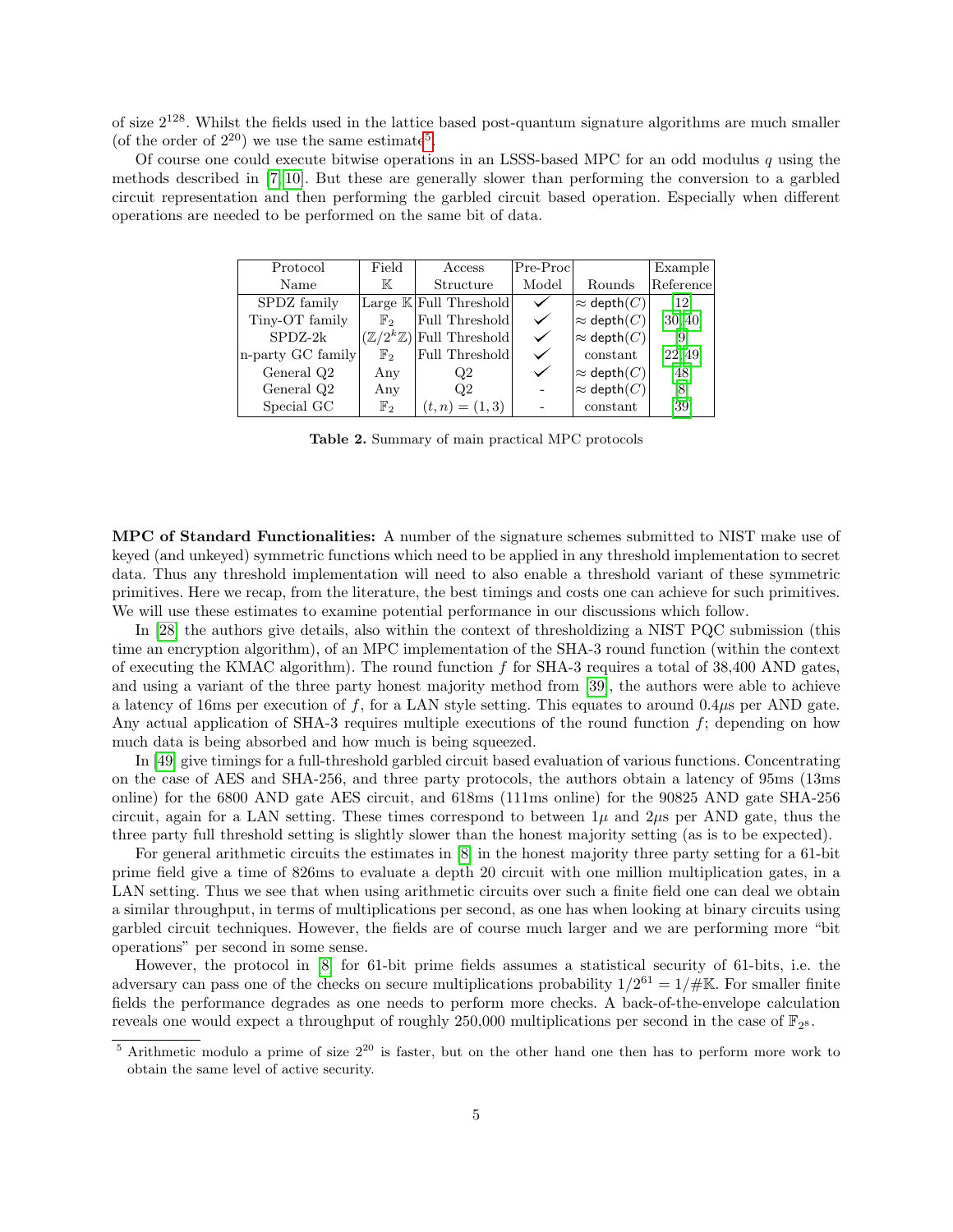Whilst these times are comparing apples and oranges, they do give an order of magnitude estimate of the time needed to compute these functions. Generally speaking, one is looking for operations which involve a few number of multiplications. Almost all NIST signature submissions make use of SHAKE-256, as a randomness expander, or hash-function. The SHAKE-256 algorithm is based on SHA-3. Recall that an application of SHA-3/SHAKE-256 on an input of  $\ell_i$  bits, to produce an output of  $\ell_o$  bits, will require (ignoring issues when extra padding results in more blocks being processed) a total of

$$
\text{{\rm rounds}}(\ell_i,\ell_o):=\Big\lceil\frac{\ell_i}{1088}\Big\rceil+\Big\lceil\frac{\ell_o}{1088}\Big\rceil-1
$$

iterations of the main Keccak round function, since the rate of SHA3-256 is  $r = 1088$  bits. In what follows we use the current best MPC evaluation time for this function (of 16ms from [\[28\]](#page-21-7)) to obtain an estimate of how a specific application of SHAKE-256/SHA-3 will take.

## 3 Lattice Based Schemes

Lattice based signature schemes have a long history, going back to the early days of lattice based cryptography. Early examples such as NTRUSign [\[23\]](#page-21-10) were quickly shown to be insecure due to each signature leaking information about the private key [\[18\]](#page-21-11). In recent years following the work of Lyubashevsky [\[34\]](#page-21-12) the standard defence against such problems has been to adopt a methodology of Fiat–Shamir-with-aborts. All of the three lattice based submissions to NIST Round-2 follow this paradigm. However, we shall see that this means that they are all not particularly tuned to turning into threshold variants; for roughly the same reasons; although Falcon is slightly better in this regard. In all our lattice descriptions we will make use of a ring  $R_q$ , which one can take to be the cyclotomic ring  $\mathbb{Z}[X]/(X^N + 1)$  reduced modulo q.

#### 3.1 Crystals-Dilithium

<span id="page-5-5"></span><span id="page-5-4"></span><span id="page-5-2"></span><span id="page-5-1"></span>The Dilithium Signature Algorithm 1.  $z \leftarrow \perp$ 2. While  $(z = \perp)$  do (a) Sample a "short"  $y \in R_q^l$  with  $||y||_{\infty} \leq \gamma_1$ . (b)  $v \leftarrow A \cdot y$ . (c) Let  $w$  be the topbits of  $v$ . (d)  $c \leftarrow H(\mu||w) \in R_q$ . (e)  $z \leftarrow y + c \cdot s_1$ . (f) If z or the lower bits of  $v - c \cdot s_2$  are too big then set  $z \leftarrow \perp$ . 3. Return  $\sigma \leftarrow (z, c)$ .

<span id="page-5-0"></span>Figure 2. The Dilithium Signature Algorithm

<span id="page-5-6"></span><span id="page-5-3"></span>The Dilithium [\[35\]](#page-21-5) signature scheme is based on the Module-LWE problem. The secret key is two "short" vectors  $(s_1, s_2)$  with  $s_1 \in R_q^l$  and  $s_2 \in R_q^k$ , and the public key is a matrix  $A \in R_q^{k \times l}$  and a vector  $t \in R_q^k$ such that  $t = A \cdot s_1 + s_2$ . The high-level view of the signature algorithm for signing a message  $\mu$  is given in Figure [2,](#page-5-0) for precise details see the main Dilithium specification. We do not discuss the optimization in the Dilithium specification of the MakeHint function, to incorporate this will involve a few more AND gates in our discussion below. To aid exposition we concentrate on the basic signature scheme above. At the Level-3 security level the main parameters are set to be  $N = \deg R_q = 256$ ,  $q = 2^{23} - 2^{13} + 1$  and  $(k, l) = (5, 4)$ . There are a number of other parameters which are derived from these, in particular  $\gamma_1 = (q-1)/16$  and  $\gamma_2 = (q-1)/32$ .

From our point of view we see that Dilithium is a signature scheme in the Fiat-Shamir-with-aborts family. If we did not have the while-loop in the signature algorithm, then the values of z and  $v - c \cdot s_2$  would leak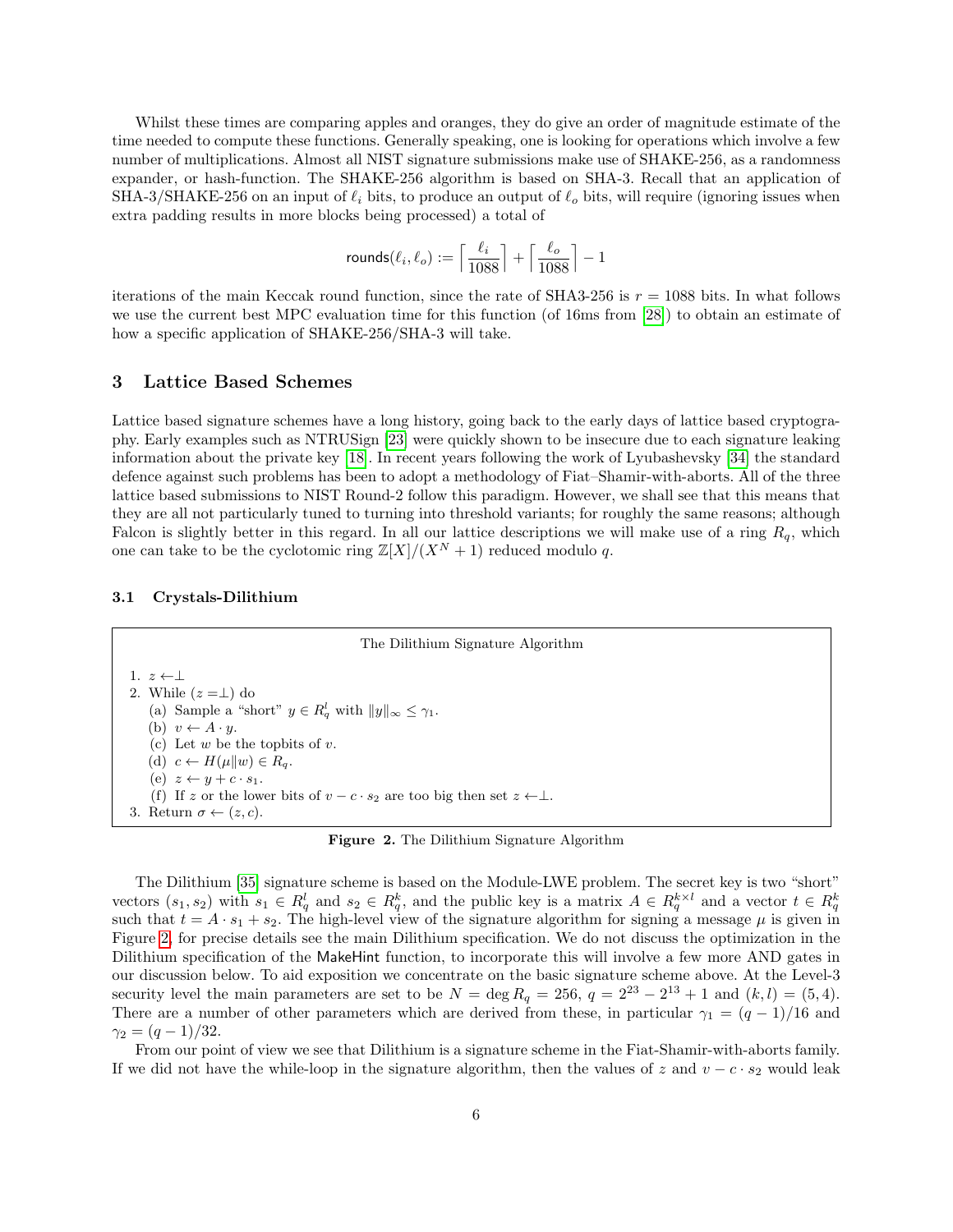information to the adversary. Thus it is clear that any distributed version of Dilithium signatures should maintain the secrecy of these intermediate values. Only values values which pass the size check and are output as a valid signature, can be revealed.

The parameters of the algorithm are selected so that the probability of needing two iterations of the while loop is less than one percent. Thus we can concentrate on the case of only executing one iteration of the loop. We assume that the secret key has been shared in an LSSS scheme over  $\mathbb{F}_q$  which supports one of the MPC algorithms for LSSS schemes discussed in the introduction. We now discuss each of the lines of the main while loop in turn:

- Line [2a:](#page-5-1) In the specification the values y are derived in a deterministic manner from a PRF. However, this is not checked in the verification algorithm. Thus any threshold implementation can select  $y$  using any randomness process, as long as the values selected are from the same distribution as in the original Dilithium specification; namely elements in  $R_q^l$  whose coefficients are selected from a uniform distributed with bounded absolute value  $\gamma_1 - 1$ . The value  $2 \cdot \gamma_1 - 2$  is just less than  $2^{20}$ , thus this operation can be performed by generating 20 bits at random, and then testing whether the resulting number is less than  $2 \cdot \gamma_1 - 2$  (which requires 20 AND gates in a garbles circuit). If this passes then the resulting value has  $\gamma_1$  subtracted from it to obtain a value in  $[-\gamma_1, \ldots, \gamma_l]$ . This last step requires (approximately) 60 AND gates. In total, this line requires (at least)  $20 \cdot N \cdot l = 20480$  random shared bits, and  $80 \cdot N \cdot l = 81920$ AND gates.
- Line [2b:](#page-5-2) This line (as well as line [2e\)](#page-5-3) is linear, and hence is much better suited to implementation via a LSSS based MPC operation. Thus we could either convert the output of the previous line to a LSSS based representation using the daBit technique mentioned earlier, or we need to execute this line using a Garbled Circuit. It would seem that the conversion method is better, as we will use the converted values again in line [2e.](#page-5-3) This conversion will require (at least)  $23 \cdot N \cdot l = 23552$  daBits, but no garbled circuit evaluations.
- Line [2c:](#page-5-4) The algorithm to perform this step is defined in Figure 3 of the Dilithium specification. For each coefficient c in the elements in v one takes its value modulo q, and then takes the value  $(c - c')/\gamma_1$  where c' is the representative of c modulo  $\gamma_1$  in the interval  $(-\gamma_2, \ldots, \gamma_2]$ . This computation is best performed using a Garbled Circuit, which means the output from the previous step needs to be converted via daBits into a Garbled Circuit representation (requiring  $23 \cdot N \cdot k = 29440$  daBits and garbled circuits costing roughly  $3 \cdot 23 \cdot N \cdot k = 70656$  AND gates). The binary circuit to compute the reduction operation per coefficient requires about 170 AND gates. This means we require another  $170 \cdot N \cdot k = 218880$  AND gates for this step.
- Line [2d:](#page-5-5) The Dilithium specification says that  $H$  should be a hash function which outputs a polynomial in  $R_q$  with exactly 60 non-zero coefficients equal to  $\pm 1$ . The algorithm used for this is SHAKE-256. The input of  $\mu$ , along with the 128 · k bytes representing w are first absorbed into the sponge. A variable amount of output is then squeezed so as to obtain an output of the correct form. The minimum amount of squeezed output needed is 68 bytes (8 for the sign bits and 60 assuming the associated rejection sampling in the function  $H$  never rejects).

In what follows we assume that  $\mu$  is tiny. For longer messages  $\mu$  one could of course, compute the initial absorbtion into H in the clear, since the arguments to H are such that  $\mu$  is passed in first. Thus our estimates for small messages will also apply to large messages. Thus the cost of the evaluation of H will be at least rounds( $128 \cdot k \cdot 8, 68 \cdot 8$ ) = 5 of the SHA-3 round function. Given the minimum the execution time of 16ms for a single round of SHA-3 from [\[28\]](#page-21-7), for a relatively simple MPC instantiation for threshold  $(t, n) = (1, 3)$ , we expect the time to evaluate Dilithium in a distributed manner will be at least  $5 \cdot 16 = 80$ ms.

In the context of the implementation of masked implementations of signatures in the GLP family, some authors have proposed solutions which do not mask the inputs to the hash function [\[2\]](#page-20-11). However, this comes at the expense of having to assume a non-standard hard problem. If one is willing to assume such a non-standard problem then a threshold implementation could be executed which keeps the values v secrets, but reveals the values  $w$  at the end of line [2c.](#page-5-4) Thus in such a situation line [2d](#page-5-5) is for free.

Line [2e:](#page-5-3) This is a linear operation, as c can be held in the clear, and thus given the conversion to the LSSS representation which we performed on line [2b,](#page-5-2) this line costs nothing in a threshold implementation.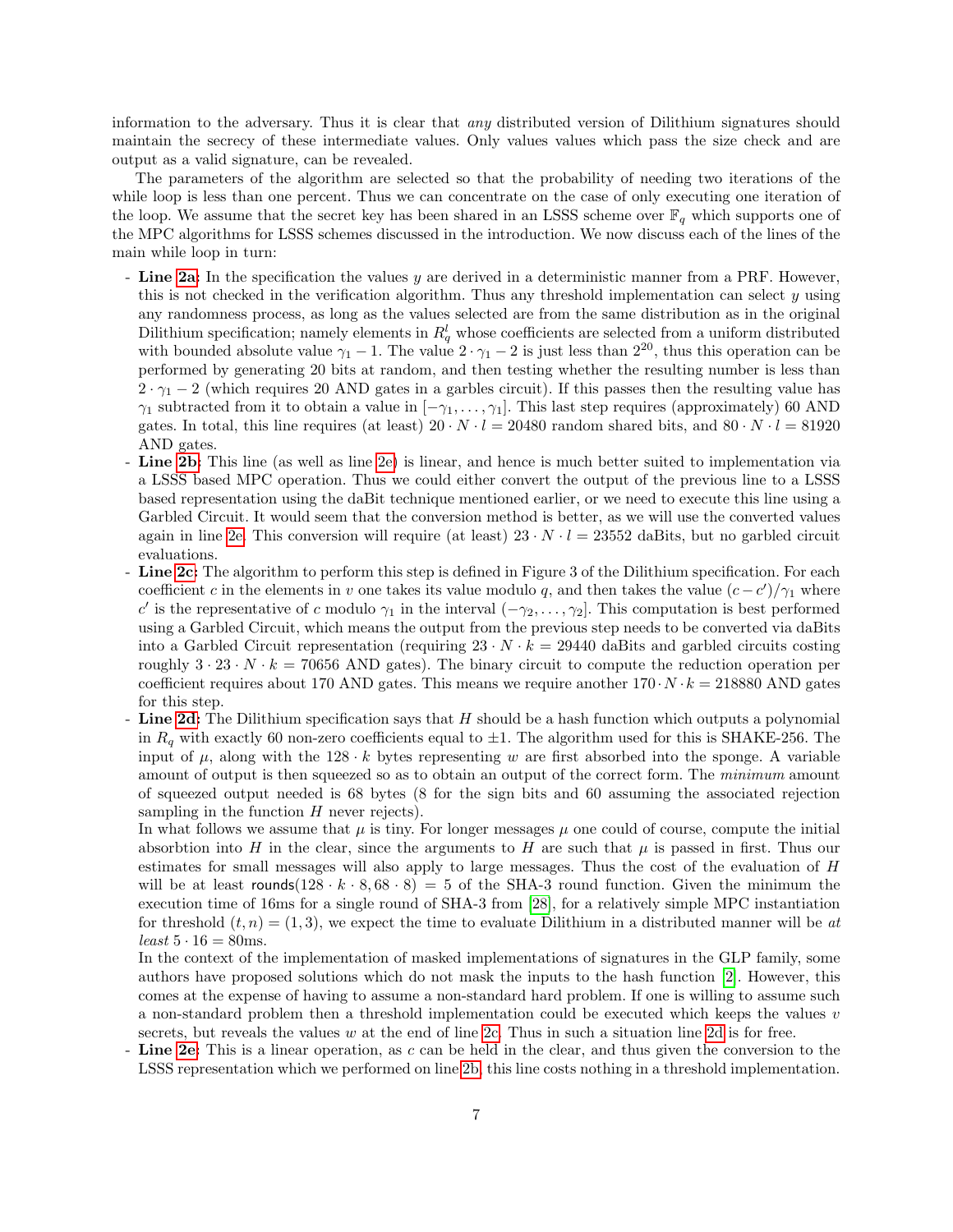- Line [2f:](#page-5-6) This is much like line [2c.](#page-5-4) The most efficient way of performing this check is to compute  $t = v - c \cdot s_2$  in the LSSS representation and then convert z and t to the GC representation, which requires  $(k+l)\cdot 23\cdot N = 52992$  daBits and  $3\cdot (k+l)\cdot 23\cdot N = 158976$  AND gates. The execution of the final comparison check requires about  $170 + 20$  AND gates per coefficient to verify the size of t and 20 AND gates per coefficient to verify the size of  $z$ . Thus the total number of AND gates for this step is  $190 \cdot k \cdot N + 20 \cdot l \cdot N = 263680.$ 

So in total, and bearing in mind we have not described the additions needed for the MakeHint optimization in the specification, and we have underestimated the requirements due to the need to loop at various stages, our threshold variant would require a minimum of 76544 daBits and 794112 AND gates (assuming the SHA-3 operation is performed in the clear). Thus we expect Dilithium to be able to be executed in under a second in a threshold manner, plus the time needed to produce the daBits (which we estimate to be  $76544 \cdot 0.163 = 12476$ ms, i.e. about 12 seconds).

#### 3.2 qTesla

qTesla is a signature scheme based on the ring-LWE problem, and like the previous one it too uses rejection sampling to avoid information leakage from signatures. The secret key is a pair  $s, e \in R_q$ , where e is small and  $R_q$  has degree N. The public key is a value  $a \in R_q$  in  $R_q$  along with the value  $t = a \cdot s + e$ . The high level view of the signature algorithm is given in Figure [3.](#page-7-0) For the Level-3 security level we have the parameters  $N = \text{deg } R_q = 1024, B = 2^{21} - 1, q = 8404993, \text{ and } d = 22.$ 

<span id="page-7-4"></span><span id="page-7-2"></span><span id="page-7-1"></span>The qTesla Signature Algorithm 1.  $z \leftarrow \perp$ . 2. While  $(z = \perp)$  do (a) Sample a "short"  $y \in R_q$  with  $||y||_{\infty} \leq B$ . (b)  $b \leftarrow [a \cdot y]_M \in R_q$ . (c)  $c \leftarrow H(b||G(\mu)) \in R_q$ . (d)  $z \leftarrow y + s \cdot c$ . (e) If z is not short or  $a \cdot y - e \cdot c$  is not "well-rounded" then set  $z \leftarrow \perp$ . 3. Return  $\sigma \leftarrow (z, c)$ .

<span id="page-7-0"></span>Figure 3. The qTesla Signature Algorithm

<span id="page-7-5"></span><span id="page-7-3"></span>The operation  $[x]_M$  applied to  $x \in R_q$  provides a rounding operation akin to taking the top  $(\log_2 q - d)$  bits of x in each coefficient. We define  $[x]_M = (x \pmod{q} - x \pmod{2^d})/2^d$  where the two modular operations perform a centered reduction (i.e. in the range  $(-q/2, \ldots, q/2]$ . The values of  $[x]_M$  are stored in one byte per coefficient.

The function G is a hash function which maps messages to 512 bit values, and H is a hash function which maps elements in  $R_q \times \{0,1\}^{512}$  to a 512-bit string c, which is then treated as a trinary polynomial. The functions H and G being variants of SHAKE-256 (or SHAKE-128 for the low security variants). Again much like the Dilithium, due to the rejection sampling the computation of  $y$  and the evaluation of  $H$  must be done in shared format. And again, we assume that the secret key has been shared in an LSSS scheme over  $\mathbb{F}_q$ . We again treat each line in turn.

- Line [2a:](#page-7-1) The generation of y is done in the specification via an algorithm which calls cSHAKE-256 (resp. cSHAKE-128) much like the algorithm for Dilithium. However, again much like in Dilithium, this can be generated in a threshold implementation by just generating a random shared  $y$  value with the correct distribution (which is again a polynomial with coefficients selected from a small interval in a uniformly random manner). This is simpler than in DiLithium as to produce an element in the range  $[-B, \ldots, B]$ requies us to simply sample 22 bits per coefficient. Thus we simply need to sample  $22 \cdot N = 22528$  shared random bits. If we sample these in the garbled circuit representation then we can convert the values to the LSSS representation (needed in lines [2b](#page-7-2) and [2d\)](#page-7-3) using around  $24 \cdot N = 24576$  daBits. Thus bar the generation of the daBits and the shared bits this step is for free.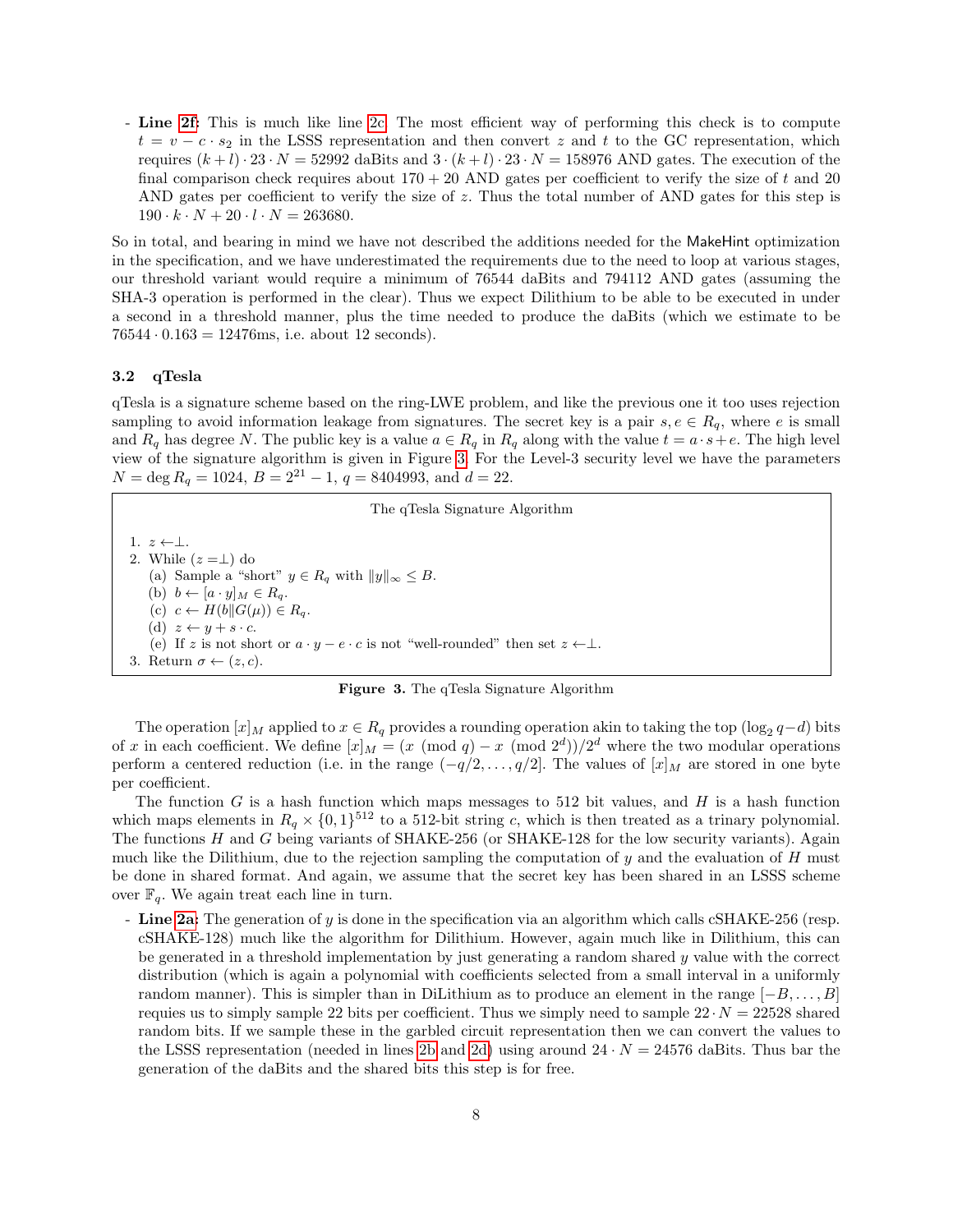- Line [2b:](#page-7-2) Here we need to compute  $a \cdot y \in R_q$ , which is a linear operation and best performed using the LSSS representation of y. Then we need to compute the resulting coefficients back to the garbled circuit representation so as to compute the value of  $[c]_M$  on each coefficient. This will take another  $24\cdot N = 22528$ daBits and a garbled circuit evaluation of  $3.24$  AND gates per coefficient, i.e.  $3.24 \cdot N = 73728$  AND gates in total. However, once we have the shared bit representation of the coefficients of  $a \cdot y$ , the computation of  $[a \cdot y]_M$  is for free.
- Line [2c:](#page-7-4) The execution of H needs to hash approximately  $(N \cdot 8) + 256$  bits, which is already a lot so we ignore the required rounds to produce the output c. Thus the evaluation of  $H$  will require at least rounds( $(N \cdot 8) + 256, 0$ ) secure executions of the SHA-3 round function. Thus we will require a minimum of rounds(1024 ·  $8 + 256, 0 = 8 - 1 = 7$  executions of the SHA-3 round function, equating to a minimum execution time of  $7 \cdot 16 = 112 \text{ms}$ . Again this is only an underestimate as we have not estimated the time needed to perform the arithmetic operations modulo  $q$  and the rounding operations.

The same consideration that we had re Dilithium with respect to non-standard assumptions also applies to qTesla. In particular, if one is willing to assume the type of non-standard hard problem introduced in [\[2\]](#page-20-11), then one can apply the hash function to clear data; thus significantly reducing the cost of performing a threshold implementation.

- Line [2d:](#page-7-3) Given that  $y$  and  $s$  are presented in LSSS form, and  $c$  can be in the clear, the evaluation of this line can be performed in an LSSS based MPC over  $\mathbb{F}_q$  for free.
- **Line [2e:](#page-7-5)** Just as in Dilithium we need to convert the output from the previous line, as well as  $w = a \cdot y e \cdot c$ over to the GC world so as to perform the comparison more efficiently. The conversion requires at least  $2 \cdot N \cdot 24 = 49152$  daBits, plus the execution of garbled circuits of size roughly  $2 \cdot 3 \cdot N \cdot 24 = 147456$ AND gates. The final comparisons are then relatively easy in the case of qTesla, requiring only  $6 \cdot N$ comparisons, i.e.  $6 \cdot N \cdot 24 = 6144$  AND gates.

Putting this all together, and assuming the hash function on line [2c](#page-7-4) is performed in the clear, we find that we require a minimum of 98304 daBits, and 227328 AND gates. Thus we expect qTesla to be faster than Dilithium (purely on an AND gate count), with a rough estimate of  $98304 \cdot 0.163 + 227328/1000 = 16250$ ms, i.e. about 16 seconds.

### 3.3 Falcon

Falcon [\[42\]](#page-22-1) is another lattice based scheme, and the only one to have NTRU-like public keys. It is based on the GPV framework [\[17\]](#page-21-13). The private key is a set of four "short" polynomials  $f, g, F, G \in R_q$  such that  $f \cdot G = g \cdot F$  in the ring  $R_q$ . The public key is the polynomial  $h \leftarrow g/f$ , which will have "large" coefficients in general. Associated to the private key is the private lattice basis in the FFT domain

$$
\overline{B} = \begin{pmatrix} \mathsf{FFT}(g) & -\mathsf{FFT}(f) \\ \mathsf{FFT}(G) & -\mathsf{FFT}(F) \end{pmatrix}.
$$

There is also a data structure  $T$ , called the Falcon Tree associated to the private key, which can be thought of as a set of elements in the ring  $R_q$ . At the Level-3 security level one has  $N = \deg R_q = 768$  and  $q = 18435$ . A high level view of the signature algorithm is given in Figure [4.](#page-9-0)

Again, we assume that the secret key has been shared in an LSSS scheme over  $\mathbb{F}_q$ , and we go through each line in turn.

- Line [2:](#page-9-1) The function H is based on SHAKE-256 and outputs, like all the other lattice based signature schemes, an element in the ring  $R_q$ . An interesting aspect of the Falcon design is that the hash function H can be evaluated in the clear in any threshold implementation, since the output value c does not reveal any information about the private key. Thus unlike the previous two designs the evaluation of the hash function can be performed in the clear without the need for additional hardness assumptions.
- **Line [3:](#page-9-2)** Given a secret shared value of  $\overline{B}^{-1}$ , the evaluation of t is then a linear operation.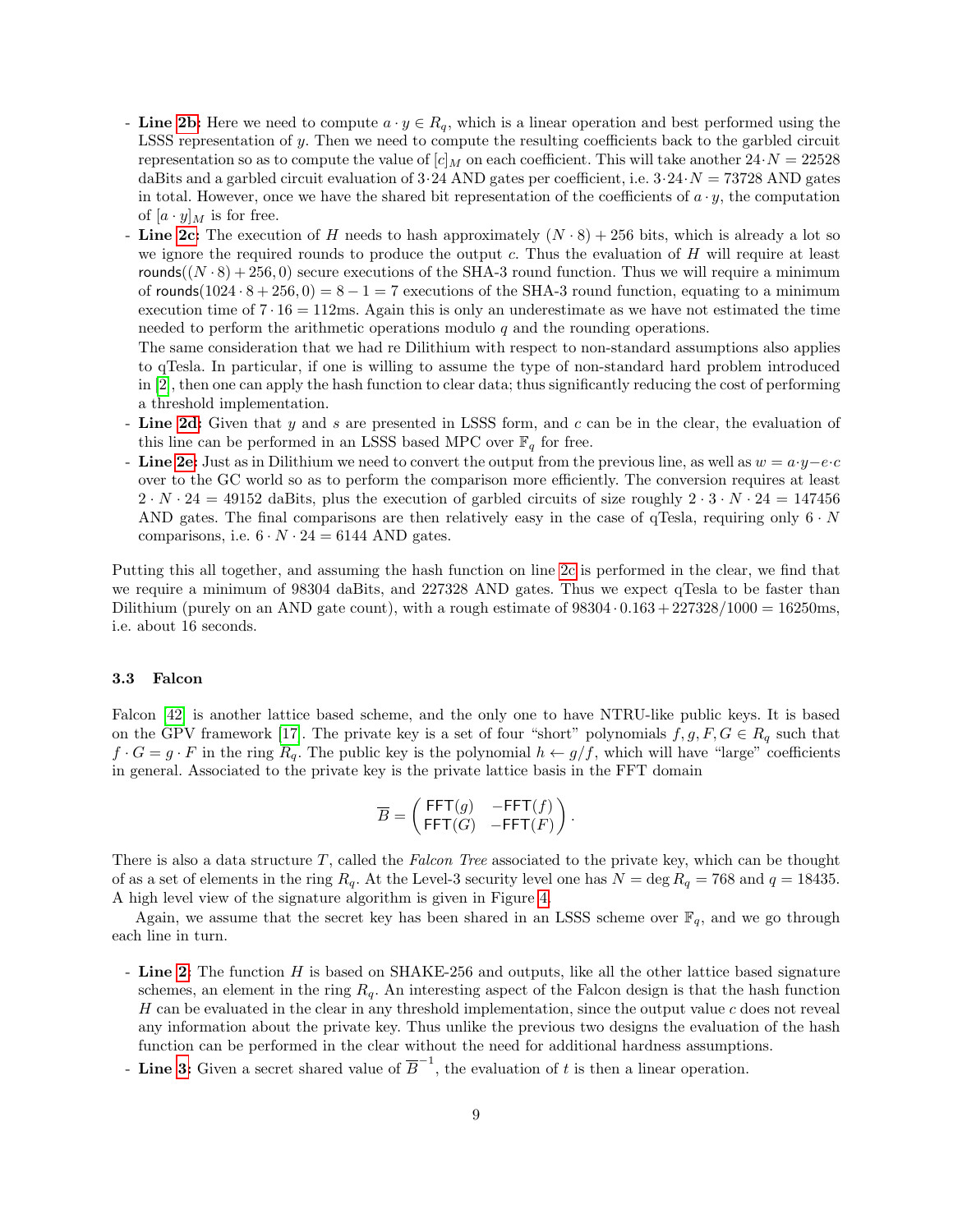The Falcon Signature Algorithm

<span id="page-9-5"></span><span id="page-9-3"></span><span id="page-9-2"></span><span id="page-9-1"></span>1.  $r \leftarrow \{0, 1\}^{320}$ . 2.  $c \leftarrow H(r||\mu)$ . 3.  $t \leftarrow (\mathsf{FFT}(c), \mathsf{FFT}(0)) \cdot \overline{B}^{-1}.$ 4.  $z \leftarrow \perp$ . 5. While  $(z = \perp)$  do (a)  $z \leftarrow \text{ffSampling}_n(t, T)$ . (b)  $s \leftarrow (t - z) \cdot \overline{B}$ . (c) If s is not short then set  $z = \perp$ . 6.  $(s_1, s_2)$  ← FFT<sup>-1</sup> $(s)$ . 7.  $s \leftarrow$  Compress $(s_2)$ . 8. Return  $\sigma = (r, s)$ .

<span id="page-9-0"></span>Figure 4. The Falcon Signature Algorithm

<span id="page-9-8"></span><span id="page-9-7"></span><span id="page-9-6"></span>- Line [5a:](#page-9-3) The sub-algorithm ffSampling applies an FFT like procedure to the input data values, thus it is a highly linear algorithm and lends itself well to being evaluated in a threshold manner. The algorithm essentially provides a randomized rounding on the coefficients of  $t$ , with respect to the data structure T However, the randomization within this rounding requires the sampling of a discrete Gaussian distribution.

The specification document says that how the discrete Gaussian is evaluated is "arbitrary" and "outside the scope of this specification"  $[42]$ , bar needing to be close in terms of the Rényi divergence. However, a Gaussian sampler is defined within the specification, [\[42\]](#page-22-1)[Section 4.4], for use in the reference implementation. The sampler takes as parameters a centre  $\nu$  and a standard deviation  $\sigma$ , where we can assume for the following discussion that  $\nu \in [0, \ldots, 1)$ . The specification of the sampler uses ChaCha20 to define a PRNG, although any PRNG could be used in practice. The outputs from this PRNG are used to √ sample an integer value z with a half Gaussian with standard deviation  $\sigma_0 = 2$  (or sometimes  $\sigma_0 = \sqrt{5}$ depending on the precise parameters) and centre zero. Then a random bit  $b$  is computed and the value  $z' \leftarrow b + (2 \cdot b - 1) \cdot z$  is computed. This value is accepted/rejected on the basis of another bit d chosen with probability

$$
e^{(z-b)^2/(2 \cdot \sigma_0^2) - (z-\nu)^2/(2 \cdot \sigma^2)}.
$$
\n(1)

To obtain the correct Rényi divergence the sampler needs to operate with a floating point precision of 53-bits.

Here we see the main issue in terms of a threshold implementation. The output from this sampler needs to be kept secret from the players to ensure security, thus the evaluation of the sampler needs to be performed in some form of threshold manner. Yet we seem to need to compute floating point formulae to high-precision. This is made more complex as the values  $(\nu, \sigma)$  change with every call to the sampler, with the precise values depending on the message to be signed. Thus any threshold implementation will need an efficient way of sampling from this distribution in a threshold manner.

Using the methods from [\[26\]](#page-21-14) one can construct a Gaussian sampler for the Falcon signature scheme with a precision of 11[6](#page-9-4) bits of security, using a circuit with just over 3700 AND gates<sup>6</sup>. We then take the output of this sampler and convert it back to the LSSS representation, which requires at least 15 daBits per conversion (and no garbled circuit evaluations), plus a garbled circuit with 3 · 15 AND gates. We need to compute at least N of these sampler evaluations followed by conversions, thus we require at least  $N \cdot 15 = 11520$  daBits and  $3 \cdot N \cdot 15 = 34560$  AND gates.

- Line [5b:](#page-9-5) The evaluation of  $s$  in the main while-loop can be evaluated using low depth arithmetic circuit over  $\mathbb{F}_q$ , since  $t - z$  will be secret shared in the LSSS based MPC, as will  $\overline{B}$ .
- Line [5c:](#page-9-6) The comparison here can be performed just as in the previous lattice based schemes. We convert, using daBits, to into a garbled circuit friendly representation which requires at least  $n \cdot \log_2 q =$  $768 \cdot 15 = 11520$  daBits, plus circuits totalling  $3 \cdot 15 \cdot 768 = 34560$  AND gates. Then the comparisons can be performed using  $15 \cdot 768 = 11520$  AND gates

<span id="page-9-4"></span> $6$  Private communication with the authors of [\[26\]](#page-21-14).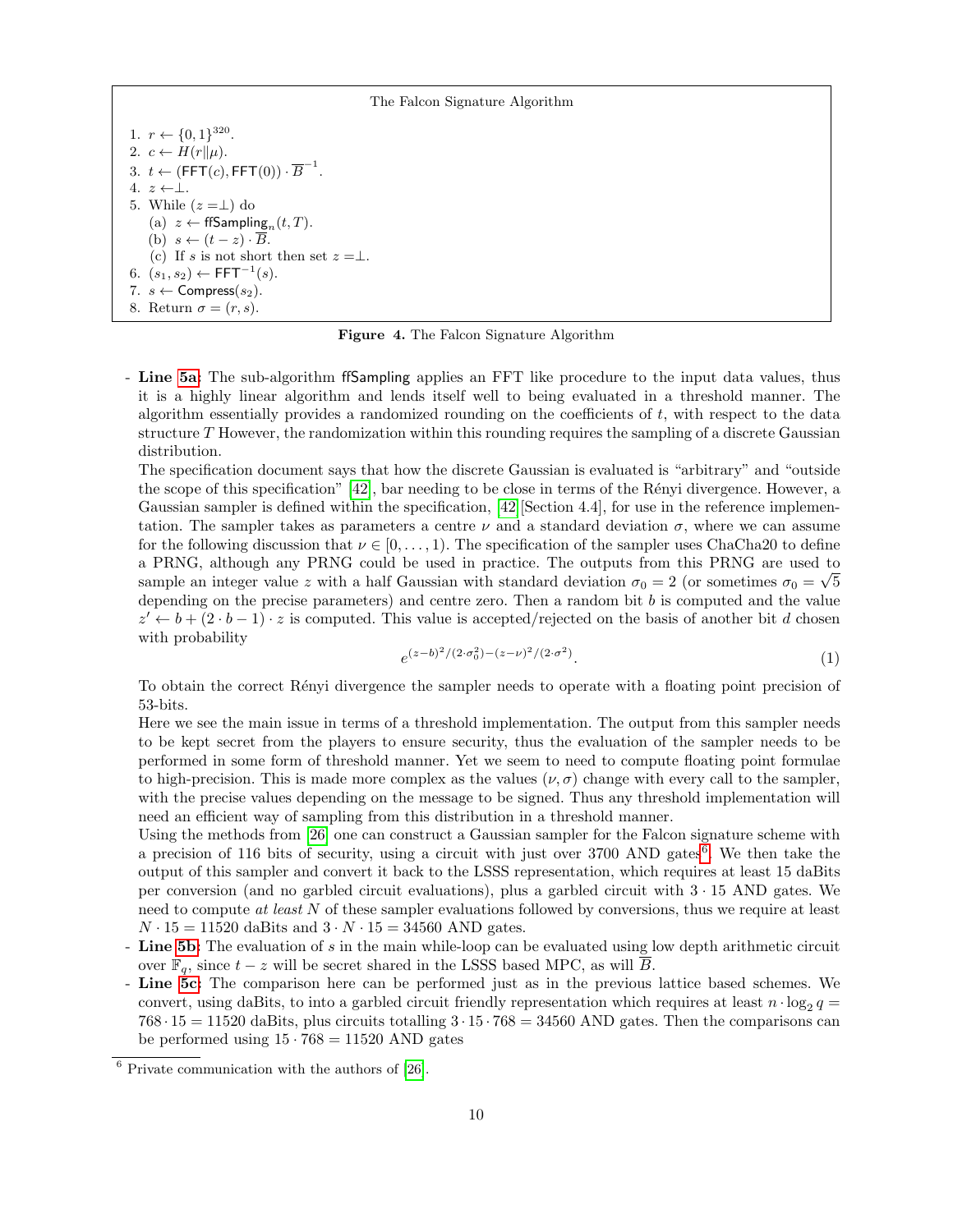- Line [6:](#page-9-7) The computation of  $(s_1, s_2)$  via the inverse FFT is also a linear operation.
- Line [7:](#page-9-8) The computation of the compress function is purely for performance reasons and can be computed in the clear if needs be.

Thus in total we require, per Falcon signature, a minimum of 34560 daBits and 80640 AND gates, which would equate to a rough minimum time of  $34560 \cdot 0.163 + 80640/1000 = 5713$ ms, or nearly six seconds. Again most of the time coming from daBit generation.

### 4 MPC-in-the-Head Based Scheme

The MPC-in-the-Head paradigm for producing zero-knowledge proofs was developed in [\[25\]](#page-21-15). The prover, to prove knowledge of a preimage x of some function  $\Phi(x) = y$  (where  $\Phi$  and y are public), simulates an MPC protocol to compute the functionality  $\Phi$ , with the input x shared among the simulated parties. The prover executes the protocol (in it's head), then commits to the state and the transcripts of all players. Then it sends the verifier these commitments and randomly opens a (non-qualified) subset of them (the precise subset is chosen by the verifier). The verifier checks that the simulated protocol was correctly executed using the opened values. If everything is consistent, it then accepts the statement that the prover knows  $x$ , otherwise it rejects. Typically, the proof has to repeated several times in ordar to achieve high security. Clearly to obtain a signature scheme we apply the Fiat–Shamir transform so that the verifier's choices are obtained by hashing the commitments with the message.

### 4.1 Picnic

Picnic is a digital signature scheme whose security entirely relies on the security only of symmetric key primitives, in particular the security of SHA-3 and a low-complexity block cipher called Low-MC [\[1\]](#page-20-12). The core construction is a zero-knowledge proof of knowledge of a preimage for a one-way function  $y = f_k(x)$ , where f is the Low-MC block cipher, the values x and y are public and the key  $k$  is the value being proved. Using the Fiat–Shamir and MPC-in-the-Head paradigms we obtain a signature scheme with public key  $(x, y)$ and private key k.

In this paper we concentrate on Picnic-1, but a similar discussion also applies to the Picnic-2 construction. The specific proof system that implements the MPC-in-the-Head for Picnic-1 is  $ZKBoo++ [1]$  $ZKBoo++ [1]$ , which is itself an extension of the original ZKBoo framework from [\[19\]](#page-21-16). The simulated MPC protocol is between three parties, and is executed at a high level as in Figure [5](#page-10-0)

The Picnic Signature Algorithm (High Level)

- 1. Generate  $3 \cdot T$  secret seeds seed<sub>i,j</sub> for  $i = 0, \ldots, T 1$  and  $j = 0, 1, 2$ .
- <span id="page-10-1"></span>2. Using a KDF expand the seed<sub>i,j</sub> values to a sequence of random tapes rand<sub>i,j</sub>.
- 3. For each i use the three random tapes rand<sub>i,j</sub> as the random input to a player  $P_i$  for an MPC protocol to evaluate the function  $f_k(x)$ .
- 4. Commit to the resulting views, and hash them with a message to obtain a set of challenges  $e_0, \ldots, e_t \in$  $\{0, 1, 2\}.$
- 5. Reveal all seeds  $\mathsf{seed}_{i,j}$  bar  $\mathsf{seed}_{i,e_i}$ .

<span id="page-10-0"></span>Figure 5. The Picnic Signature Algorithm (High Level)

In our analysis we will ignore any hashing needed to produce commitments and the challenge, and we will simply examine the operation of the key derivation in step [2](#page-10-1) of Figure [5.](#page-10-0) It is clear that in the MPC-inthe-Head paradigm the seeds need to be kept secret until the final reveal phase, thus the derivation of the random tape from the seed needs to be done in a secure manner in a any threshold implementation.

In Picnic the precise method used to derive the random tape is to use

$$
\mathsf{rand}_{i,j} = \mathsf{KDF}\left(H_2\left(\mathsf{seed}_{i,j}\right) \|\mathsf{salt}\|i\|j\|\mathsf{length}\right)
$$

where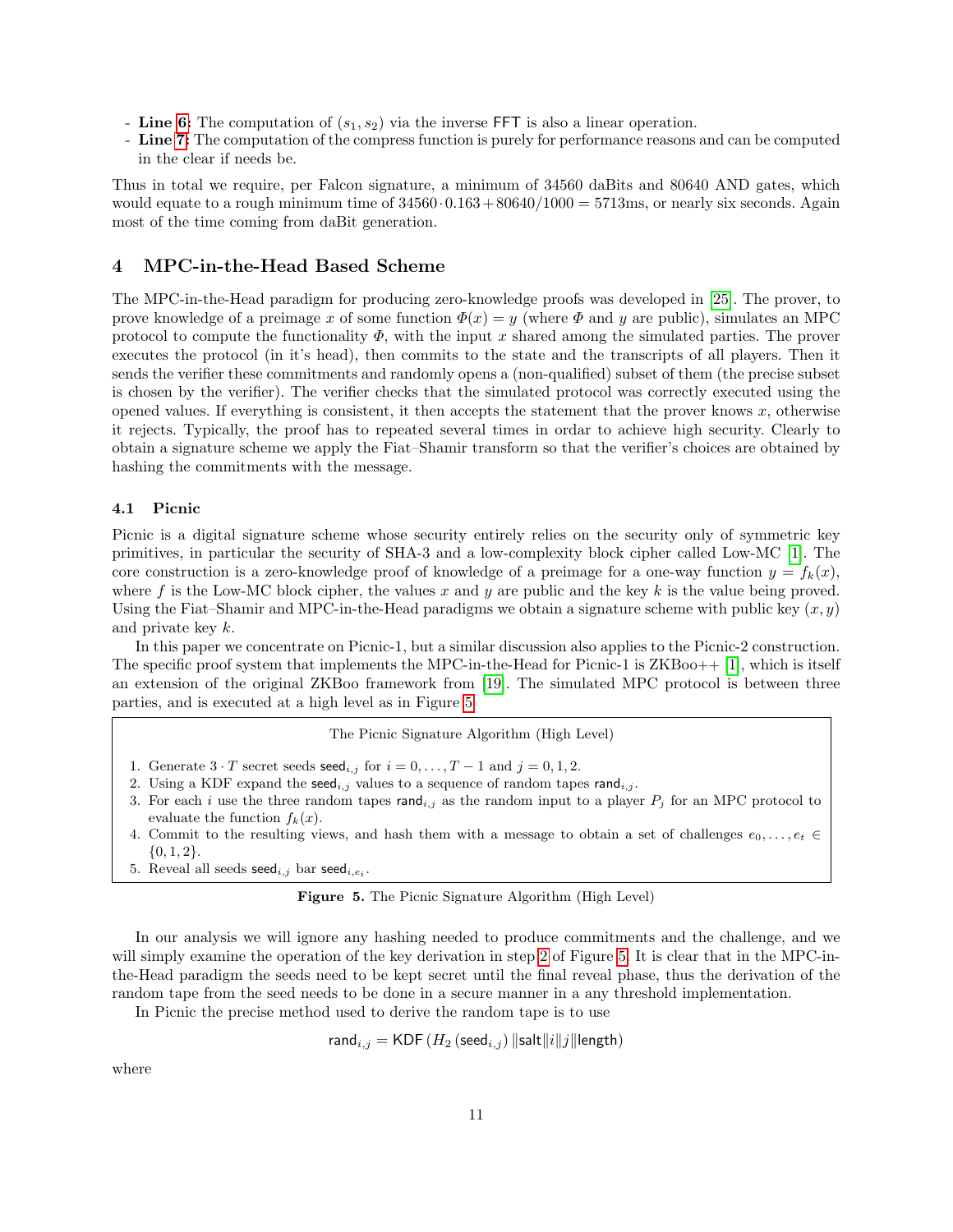- The seeds are S bits long.
- The salt is 256 bits long.
- The integers i, j and length are encoded as 16-bit values.
- The output length (length), of the KDF, is  $n + 3 \cdot r \cdot s$  when  $j = 0, 1$  and  $3 \cdot r \cdot s$  when  $j = 2$ .

We again concentrate on the NIST security Level-3, which is instantiated with the parameters  $S = n = 192$ ,  $T = 329$ ,  $s = 10$  and  $r = 30$ . The hash function  $H_2$  is SHAKE-256 based with an output length of 384 bits. Thus the execution of  $H_2$  requires only two executions of the SHA-3 round function. Each KDF operation is also cheap, requiring either two or three rounds. The problem is we need to execute these operations so many times. The total number of executions of the round function of SHA-3 is given by

$$
T \cdot \left(2 + 2 \cdot \text{rounds}(384 + 256 + 32 + 32, n + 3 \cdot r \cdot s) + \text{rounds}(384 + 256 + 32 + 32, 3 \cdot r \cdot s)\right)
$$
  
= 329 \cdot \left(2 + 2 \cdot \text{rounds}(704, 1092) + \text{rounds}(704, 900)\right)  
= 329 \cdot (2 + 2 \cdot (3 - 1) + (2 - 1)) = 2303.

Thus given our estimate of a minimum of 16ms for a SHA-3 round execution in MPC we see that even this part of the Picnic algorithm is expected to take 16 · 3290 ms, i.e. 37 seconds!

## 5 Hash Based Scheme

Hash based signatures have a long history going back to the initial one-time signature scheme of Lamport [\[29\]](#page-21-17). A more efficient variant of the one-time signature attributed to Winternitz is given in [\[38\]](#page-22-9), where a method is also given to turn the one-time signatures into many-time signatures via so-called Merkle-trees. The problem with these purely Merkle tree based constructions is that they are strictly a statefull signature scheme. The signer needs to maintain a changing state between each signature issued, and the number of signatures able to be issued is bounded as a function of the height of the Merkle tree.

To overcome these issues with state the SPHINCS signature scheme was introduced in 2015 [\[3\]](#page-20-13), which itself builds upon ideas of Goldreich elaborated in [\[21\]](#page-21-18), and going back to [\[20\]](#page-21-19). In the SPHINCS construction messages are still signed by Winternitz one-time signatures, but the public keys of such signatures are then authenticated via another (similar) structure called a Forest of Random Subsets (which is itself based on earlier work in [\[43\]](#page-22-10)).

#### 5.1 SPHINCS+

The only hash based signature scheme to make it into the second round of the NIST competition is SPHINCS+ [\[24\]](#page-21-6). We refer the reader to the design document [\[24\]](#page-21-6) for a full description. For our purposes we recall that messages are signed using Winternitz one-time signatures which are then authenticated using a FORS tree. The parameters which are of interest to us are:  $n$  the security parameter in bytes,  $w$  a parameter related to the underlying Winternitz signature,  $h$  the height of the hypertree,  $d$  the number of layers in the hypertree, k the number of trees in a FORS, t the number of leaves in a FORS tree. From these two length functions are defined<sup>[7](#page-11-0)</sup>

$$
\mathsf{len}_1 = \Big\lceil \frac{8 \cdot n}{\log_2 w} \Big\rceil, \qquad \mathsf{len}_2 = \Big\lfloor \frac{\log(\mathsf{len}_1 \cdot (w-1))}{\log w} \Big\rfloor + 1, \quad \text{ and } \quad \mathsf{len} = \mathsf{len}_1 + \mathsf{len}_2.
$$

The scheme uses (essentially) four hash functions labelled **F**, **H**, **PRF** and  $T_{\text{len}}$ . The function **F** is used as the main function in the Winternitz signature scheme, as well as the FORs signature. The underlying expansion

<span id="page-11-0"></span> $\frac{7}{7}$  Note the definition of len<sub>1</sub> in the specification is wrong and need correcting which we do below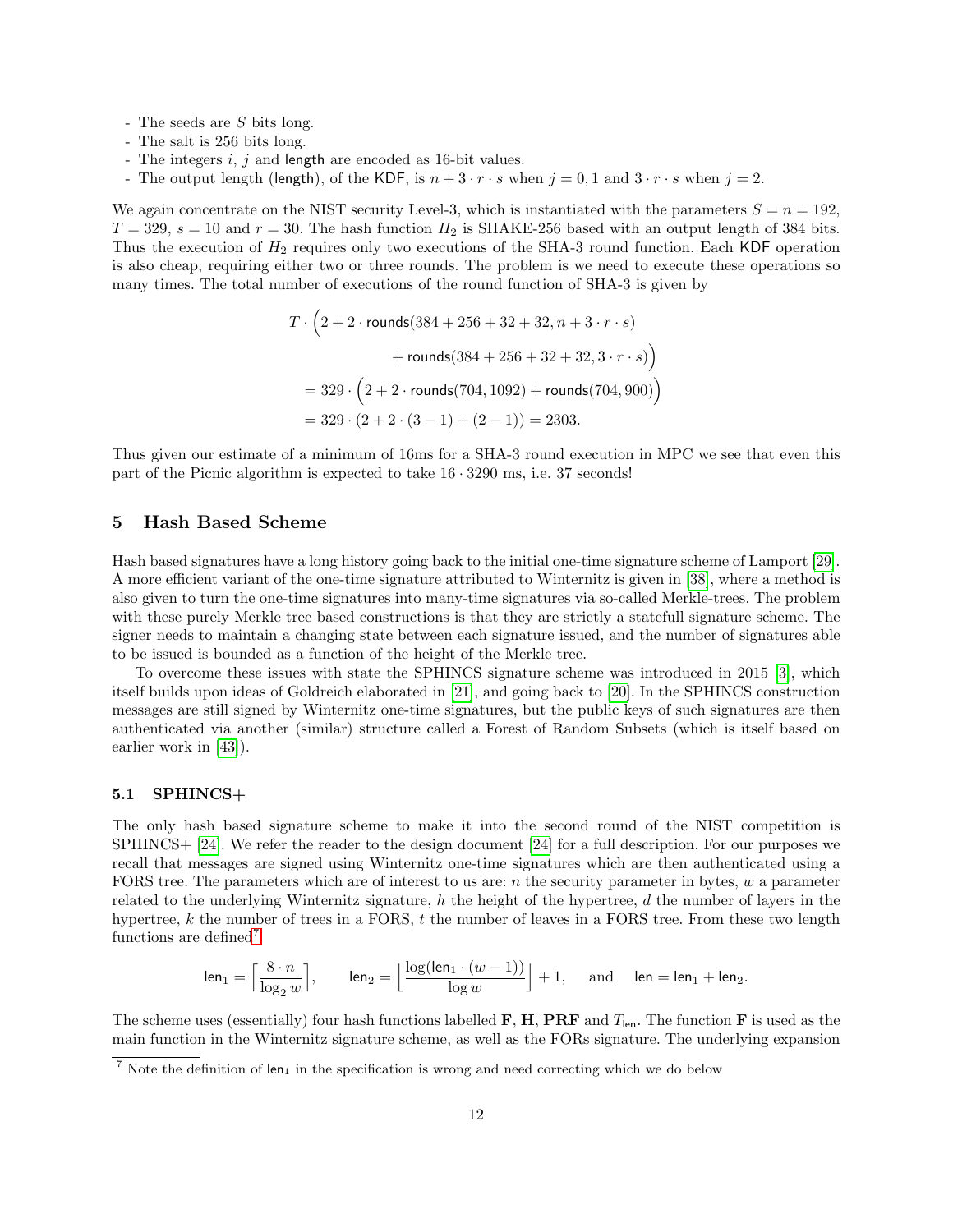the secret key into secret keys of the trees is done via the function  $\mathbf{PRF}$ . The function  $\mathbf H$  is used to construct a root of the associated binary trees, where as  $T_{\rm len}$  is used to compress the len Winternitz public key values into a single *n*-bit value for use as a leaf in the Merkle tree. The evaluation of the  $\bf{F}$  and  $\bf{PRF}$  calls within a single signature needs to be performed on secret data, even though eventually some of the input/outputs become part of the public signature. The calls to  $H$  and  $T_{len}$  appear to be able to be performed on public data, and will not concern us here.

In what follows we concentrate on the SHAKE-256 based instantiation of SPHINCS+ (to be comparable with other signature schemes in this paper). In the SHAKE instantiation the execution of the function **F** requires two calls to the underlying SHA-3 permutation, where as  $H$  requires three calls to the underlying SHA-3 permutation, and PRF requires one call to the SHA-3 permutation.

To sign a message requires  $k \cdot t + d \cdot w \cdot \text{len} \cdot 2^{h/d}$  calls to **F** and  $k \cdot t + d \cdot \text{len} \cdot 2^{h/d} + 1$  calls to PRF. When instantiated with the parameters at the NIST Level-3 security level (for fast signing) we have  $(n, w, h, d, k, t) = (24, 16, 66, 22, 33, 256)$ . Leading to len<sub>1</sub> = 48, len<sub>2</sub> = 3 and len = 51. This leads to a grand total of 152064 calls to F and 17425 calls to PRF. This leads to a total of 321553 calls to the SHA-3 internal permutation which need to be performed securely. With current best garbled circuit implementations this on its own would require 85 minutes to execute. Of course a complete threshold implementation would take longer as we have not looked at other aspects of the signature algorithm.

## 6 MQ Based Schemes

The history of MQ cryptography, is almost as old as that of hash-based signatures. The first MQ based scheme was presented in 1988 [\[37\]](#page-21-20). In terms of signature schemes based on the MQ problem, the original works were due to Patarin and were given the name "Oil and Vinegar" [\[27,](#page-21-21) [41\]](#page-22-11). The basic idea is to define a set of multivariate quadratic equations (hence the name MQ)  $P: \mathbb{F}_q^m \longrightarrow \mathbb{F}_q^n$  and the hard problem is to invert this map, where q is a power of two<sup>[8](#page-12-0)</sup>. The intuition being that inverting this map is (for a general quadratic map  $P$ ) is an instance of the circuit satisfiability problem, which is known to be NP-Complete.

In three of the NIST candidate signature schemes the function  $P$  is generated so that there is an efficient trapdoor algorithm which allows the key holder to invert the map  $P$  using the secret key. In such situations the secret key is usually chosen to be two affine transforms  $S: \mathbb{F}_q^n \longrightarrow \mathbb{F}_q^n$  and  $T: \mathbb{F}_q^m \longrightarrow \mathbb{F}_q^m$ , plus an easy to invert map  $P': \mathbb{F}_q^m \longrightarrow \mathbb{F}_q^n$  consisting of quadratic functions (note any function can be expressed in terms of quadratic functions by simple term rewriting). Then the public map is defined by  $P = S \circ P' \circ T$ . Of course the precise definition of this construction implies that one is not using a generic circuit satisfiability problem. However, for specific choices of  $P'$ ,  $q$ ,  $n$  and  $m$  the construction is believed to provide a trapdoor one-way function.

Given we have a trapdoor one way function the standard Full Domain Hash construction gives us a signature scheme. Namely to sign a message  $\mu$ , the signer hashes  $\mu$  to an element  $y \in \mathbb{F}_q^m$  and then exhibits a preimage of y under P as the signature s. To verify the signature the verifier simply checks that  $P(s) = y$ . Note, that many preimages can exist for  $y$  under  $P$ , thus every message could have multiple valid signatures. From this basic outline one can define a number of signature scheme depending on the definition of the "central map" P'. All of the Round-2 MQ based signaure schemes, with the exception of MQDSS, follow this general construction method; therefore we deal with MQDSS first.

Inverting Linear Systems in MPC Before proceeding we present a trick which enables us to efficiently solve linear systems in an LSSS based MPC system. We will use this in our analysis of two of the submissions, so we present it here first. Suppose we have a shared  $n \times n$  matrix  $\langle A \rangle$  over  $\mathbb{F}_q$  and an n-dimensional shared vector  $\langle \mathbf{b} \rangle$ . We would like to determine  $\langle \mathbf{x} \rangle$  such that  $A \cdot \mathbf{x} = \mathbf{b}$ . We do this using the algorithm in Figure [6.](#page-13-0) This algorithm either returns the secret shared solution or the ⊥ symbol. This latter either happens because the input matrix has determinant zero, or the random matrix used in the algorithm has determinant zero

<span id="page-12-0"></span><sup>8</sup> To enable comparison with the NIST submissions we use the same notation in the sections which follow as used in the submissions. We hope this does not confuse the reader.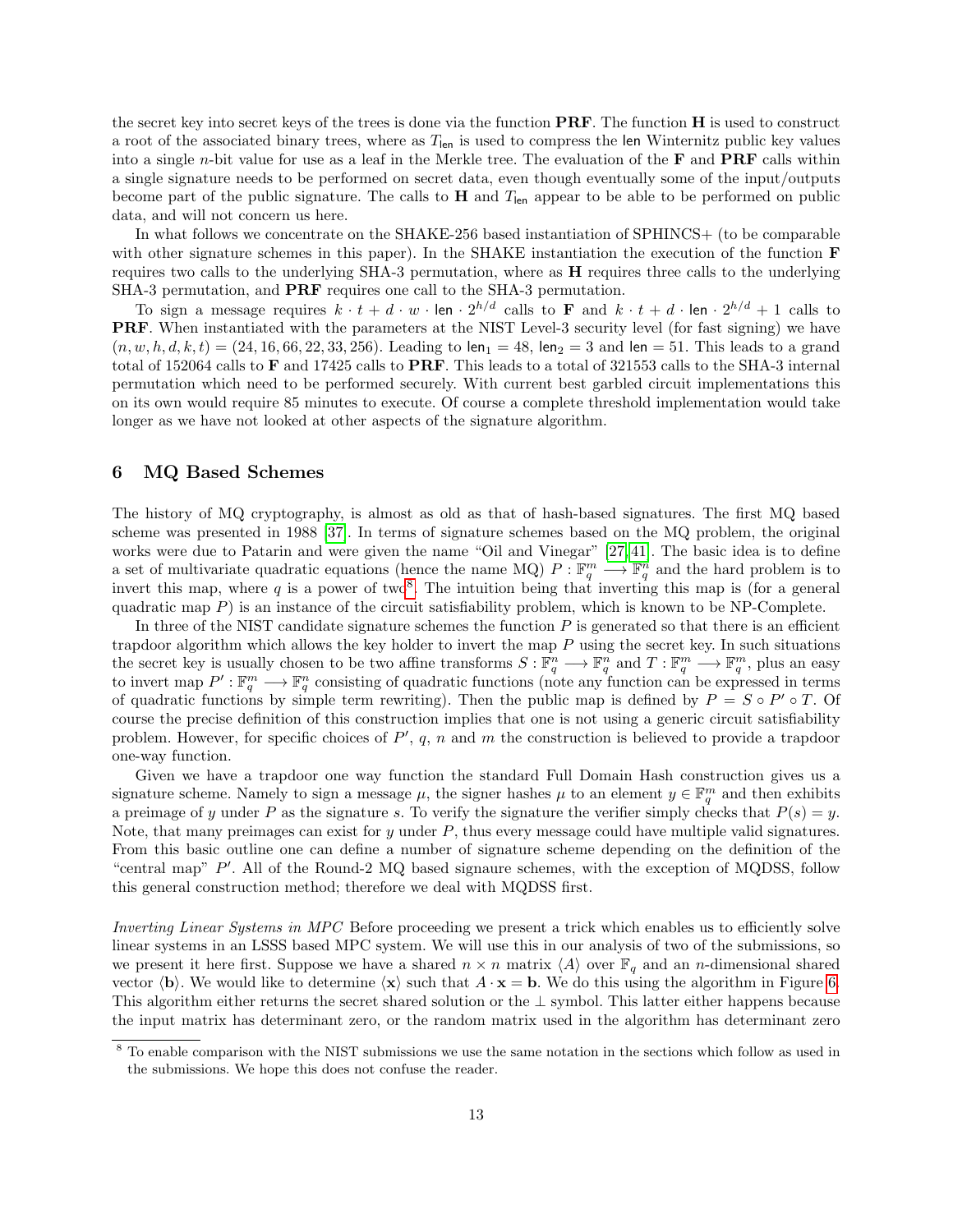(which occures with probability  $1/q$ ). The algorithm requires a total of three rounds of communication and  $n^3 + n^2$  secure multiplications.

Method for solving  $\langle A \rangle \cdot \langle \mathbf{x} \rangle = \langle \mathbf{b} \rangle$ 

**Input:**  $\langle A \rangle$ ,  $\langle \mathbf{b} \rangle$  with  $A \in F_q^{n \times n}$  and  $\mathbf{b} \in \mathbb{F}_q^n$ . **Output:**  $\perp$  or  $\langle x \rangle$  such that  $A \cdot x = b$ .

- 1. Generate a random  $n \times n$  shared matrix  $\langle R \rangle$ . Generation of random elements in LSSS based MPC systems can usually be done for free in the online phase with no communication costs.
- 2. Compute  $\langle T \rangle \leftarrow \langle A \rangle \cdot \langle R \rangle$ . This requires one round of communication and the secure multiplication of  $n^3$ elements.
- 3. Open the matrix  $\langle T \rangle$ . This requires one round of communication.
- 4. In the clear, compute  $T^{-1}$ . If  $\det(T) = 0$  then we return  $\perp$ .
- 5. Compute  $\langle \mathbf{t} \rangle \leftarrow T^{-1} \cdot \langle \mathbf{b} \rangle$ , which is a linear operation and hence free.
- 6. Finally compute  $\langle x \rangle \leftarrow \langle R \rangle \cdot \langle t \rangle = \langle R \cdot T^{-1} \cdot b \rangle = \langle R \cdot R^{-1} \cdot A^{-1} \cdot b \rangle = \langle A^{-1} \cdot b \rangle$ . This step requires one round of communication, and  $n^2$  secure multiplications.

<span id="page-13-0"></span>**Figure 6.** Method for solving  $\langle A \rangle \cdot \langle \mathbf{x} \rangle = \langle \mathbf{b} \rangle$ 

### 6.1 MQDSS

The MQDSS scheme takes a general quadratic function  $\mathbf{F} : \mathbb{F}_q^n \longrightarrow \mathbb{F}_q^n$ , i.e. one with no secret trap door (note the domain and codomain have the same dimension). To describe the scheme the authors make use of the polar form of the function  $\bf{F}$ , given by

$$
\mathbf{G}(\mathbf{x}, \mathbf{y}) = \mathbf{F}(\mathbf{x} + \mathbf{y}) - \mathbf{F}(\mathbf{x}) - \mathbf{G}(\mathbf{y}).
$$

It is readily verified that G is a bilinear map.

The public key is an image  $\mathbf{v} \in \mathbb{F}_q^n$ , with the private key being a preimage  $\mathbf{s} \in \mathbb{F}_q^n$  such that  $\mathbf{F}(\mathbf{s}) = \mathbf{v}$ . Thus unlike the other signature schemes the underlying MQ hard problem is suspected to be harder than an MQ problem for a function with a trapdoor. The signature is then based on an interactive proof of knowledge of a pre-image of this function, which forms the basis of an identification protocol given in [\[45\]](#page-22-12). This is then converted into a signature scheme via the Fiat–Shamir heuristic in the standard way. Unlike traditional signature schemes the method in MQDSS uses a five round identification scheme as opposed to a three round scheme; but this is purely for efficiency reasons. The underlying identification protocol has a relatively low soundness error, thus this is amplified by a parameter  $r$  which gives the number of rounds executed. At the NIST Level-3 security level the authors recommend  $(n, q, r) = (64, 31, 202)$ .

In the specification the secret key, map  $\mathbf{F}$ , and randomness used within the protocol are all derived from hash functions and PRF's. However, for a threshold implementation which is functionally equivalent such expansion is not needed (bar the expansion needed to generate the function  $\bf{F}$  for the public key). Thus we can ignore the expansion in our discussion and consider the public key as the pair  $(F, v)$  and the private key as s. The signature scheme uses a hash function which generates a random per-signature nonce  $R$ , and then combines this with the message and public key to obtain a value  $D \in \mathbb{F}_q^r$  which is the value which will be 'signed' via the Fiat-Shamir heuristic. This inner signing algorithm we give in Figure [7.](#page-14-0)

The values  $\mathbf{r}_0^{(1)}, \ldots, \mathbf{r}_0^{(r)}, \mathbf{t}_0^{(1)}, \ldots, \mathbf{t}_0^{(r)}, \ldots, \mathbf{e}_0^{(1)}, \ldots, \mathbf{e}_0^{(r)}$  in the scheme are derived in a deterministic manner in the scheme from a PRG, this is never verified by the verification algorithm. Thus in a threshold implementation we can generate these values via any secure randomization method.

From a perspective of turning the algorithm into a threshold version the evaluation of the hash functions H,  $H_1$  and  $H_2$  can be applied to public data. Thus the key part is that the inputs to the commitments  $\text{Com}_0$ and  $Com_1$  need to be kept secret from the threshold players, as we cannot allow an adversary to learn  $r_0$ and  $r_1$  in the clear.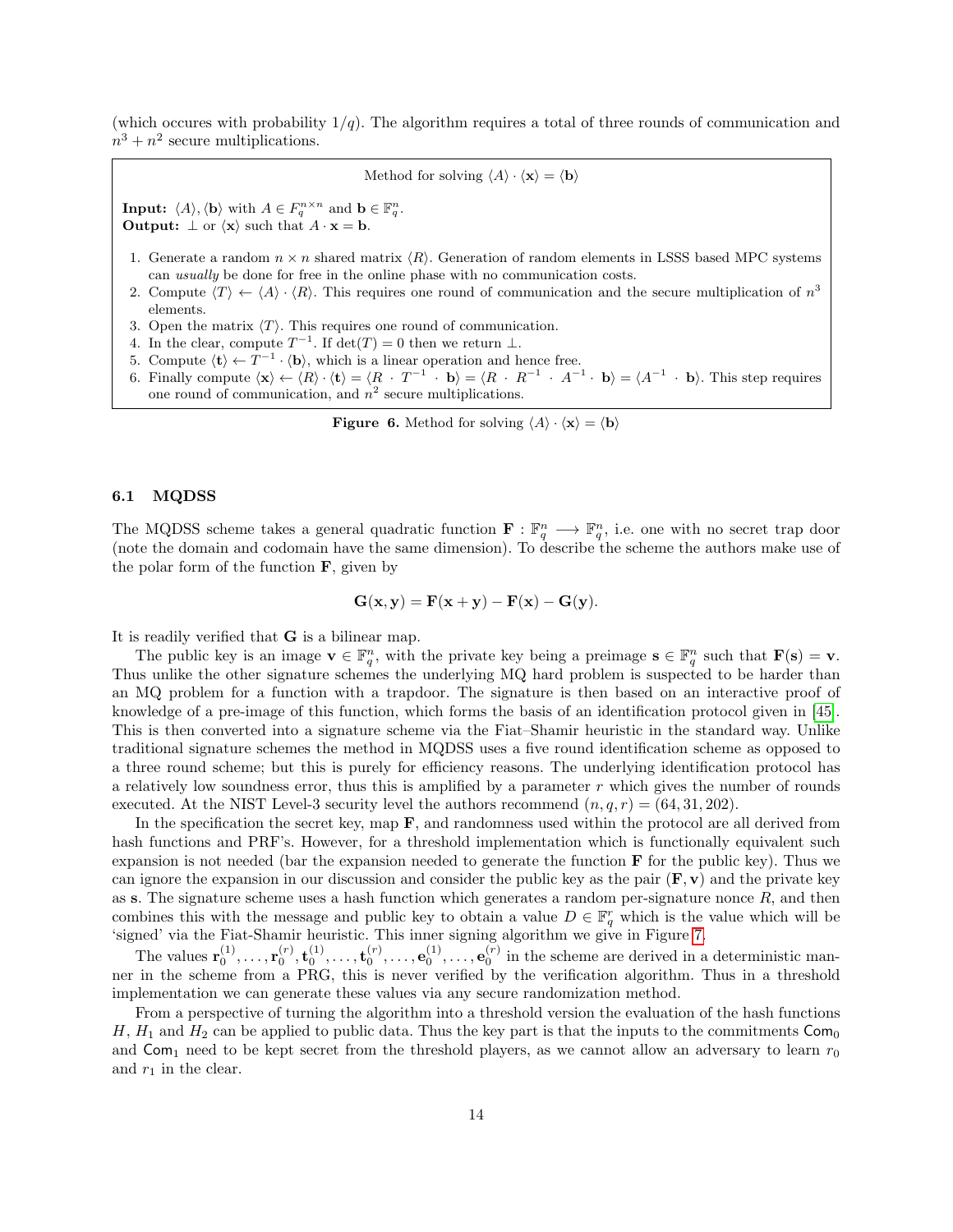MQDSS Inner Signing Algorithm  $1. \; \mathbf{r}_0^{(1)}, \ldots, \mathbf{r}_0^{(r)}, \mathbf{t}_0^{(1)}, \ldots, \mathbf{t}_0^{(r)}, \ldots, \mathbf{e}_0^{(1)}, \ldots, \mathbf{e}_0^{(r)} \leftarrow \mathbb{F}_q^n.$ 2. For  $j \in \{1, ..., r\}$ (a)  $\mathbf{r}^{(j)} \leftarrow \mathbf{s} - \mathbf{r}_0^{(j)}$ (b)  $c_0^{(j)} \leftarrow \textsf{Com}_0\left(\mathbf{r}_0^{(j)}, \mathbf{t}_0^{(j)}, \mathbf{e}_0^{(j)}\right)$ (c)  $c_1^{(j)} \leftarrow \textsf{Com}_1\left(\mathbf{r}_1^{(j)}, \mathbf{G}\left(\mathbf{t}_0^{(j)}, \mathbf{r}_1^{(j)}\right) + \mathbf{e}_0^{(j)}\right)$ (d) com<sup>(j)</sup>  $\leftarrow$   $\left(c_0^{(j)}, c_1^{(j)}\right)$ 3.  $\sigma_0 \leftarrow H\left(\mathsf{com}^{(1)} \| \dots \| \mathsf{com}^{(r)} \right)$ 4. ch<sub>1</sub>  $\leftarrow$   $H_1(D,\sigma_0) = (\alpha^{(1)}, \ldots, \alpha^{(r)}) \in \mathbb{F}_q^r$ . 5. For  $j \in \{1, ..., r\}$ (a)  $\mathbf{t}_1^{(j)} \leftarrow \alpha^{(j)} \cdot \mathbf{r}_0^{(j)} - \mathbf{t}_0^{(j)}$ (b)  $\mathbf{e}_1^{(j)} \leftarrow \alpha^{(j)} \cdot \mathbf{F} \left( \mathbf{r}_0^{(j)} \right) - \mathbf{e}_0^{(j)}$ (c)  $\text{resp}_1^{(j)} \leftarrow (\mathbf{t}_1^{(j)}, \mathbf{e}_1^{(j)})$  $6. \ \ \sigma_1 = \left(\mathsf{resp}_1^{(1)} \| \ldots \| \mathsf{resp}_1^{(r)} \right)$ 7. ch<sub>2</sub> =  $H_2(D, \sigma_0, ch_1, \sigma_1) = (b^{(1)}, \ldots, b^{(r)}) \in \{0, 1\}^r$ . 8. For  $j \in \{1, \ldots, r\}$  set  $\mathsf{resp}_2^{(j)} \leftarrow \mathbf{r}_{h(j)}^{(j)}$  $_{b(j)}$  $9. \ \ \sigma_2 \leftarrow \left(\mathsf{resp}_2^{(1)} \| \ldots \| \mathsf{resp}_2^{(r)} \| c_{1}^{(1)} \right)$  $\|c_{1-b^{(1)}}^{(1)}\| \ldots \|c_{1-b}^{(r)}$  $\binom{(r)}{1-b^{(r)}}$ 10. Return  $\sigma \leftarrow (\sigma_0, \sigma_1, \sigma_2)$ 

<span id="page-14-0"></span>Figure 7. MQDSS Inner Signing Algorithm

The specification states that the string commitments are implemented using a modification of SHAKE-256. These takes arrays of  $F_q$  elements, absorb into SHAKE-256, and then output things of size  $k/8$  bytes, where k is the security parameter (which at Level-3 we have  $k = 192$ ). Thus  $Com_0$  takes as input  $3 \cdot n \cdot \log_2 q$ bits of input and outputs k bits of data, whereas  $\textsf{Com}_1$  takes as input  $2 \cdot n \cdot \log_2 q$  bits of input and outputs k bits of data. And we need to execute  $\textsf{Com}_0$  and  $\textsf{Com}_1$  a total of r times.

Thus ignore at the Level-3 security level the number of secure evaluations of the SHA-3 inner permutation are given by

$$
r \cdot \left(\text{rounds}(3 \cdot n \cdot \log_2 q, k) + \text{rounds}(2 \cdot n \cdot \log_2 q, k)\right)
$$
  
= 202 \cdot \left(\text{rounds}(960, 192) + \text{rounds}(640, 192)\right)  
= 202 \cdot \left((1 + 1 - 1) + (1 + 1 - 1)\right)  
= 202 \cdot 2 = 404.

Thus just this aspect of a threshold implementation will take at least  $404 \cdot 16 = 6454$  ms, i.e. about 6.5 seconds. Any full threshold implementation will thus take much longer than this, as we have not factored in the need to actually evaluate the functions  $\bf{F}$  and  $\bf{G}$ .

#### 6.2 GeMSS

GeMSS is a MQ based signature scheme whose signing algorithm requires the extraction of roots of polynomials over a characteristic two finite field. The secret key is a tuple  $(F, S, T)$  where F is a polynomail in  $\mathbb{F}_2[X, v_1, \ldots, v_v]$  of degree D and **S** (resp. **T**) are random square matrices over  $\mathbb{F}_2$  of dimension  $n+v$  (resp. n). For the Level-3 parameter sets we have  $n = 265$ ,  $v = 20$  and  $D = 513$ . The polynomial F is of the special form

$$
F = \sum_{\substack{1 \le j < i < n \\ 2^i + 2^j \le D}} A_{i,j} \cdot X^{2^i + 2^j} + \sum_{\substack{0 \le i < n \\ 2^i \le D}} \beta_i (v_1, \dots, v_v) \cdot X^{2^i} + \gamma(v_1, \dots, v_v)
$$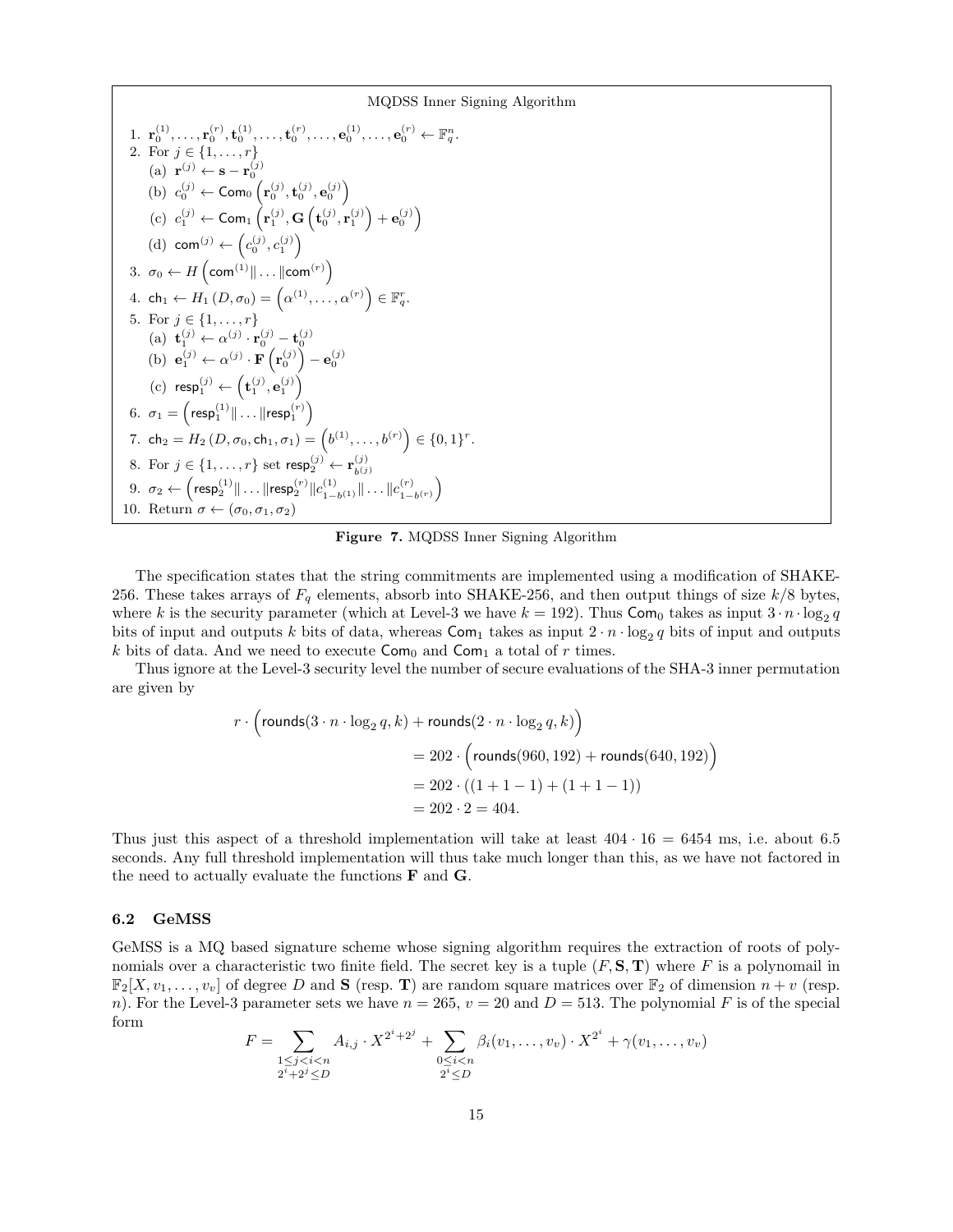where  $\beta_i$  is a linear function and  $\gamma$  is a quadratic function. The scheme is based on the FDH paradigm, thus the main issue is whether one can produce a distributed variant is purely a question of whether one can distribute effectively the arithmetic operations.

The key part of the signing algorithm is the need to execute nb ite times (where at Level-3 we have  $nb$  ite  $= 4$ ) a procedure which finds a root of the multivariate equation

$$
F(Z,z_1,\ldots,z_v)-D=0
$$

for values of D which depend on the message and secret key. Such a root is to lie in the set  $\mathbb{F}_{2^n} \times F_2^v$ . To do this a random set of values  $(z_1, \ldots, z_v) \in \mathbb{F}_2^v$  is selected, and then the resulting univariate polynomial is passed to the classical Berlekamp algorithm for root extaction.

Given  $\mathbf{z} \in \mathbb{F}_2^n$  we define the polynomial  $G(X) = F(X, z_1, \ldots, z_v)$ , but in our threshold version we would need the **z** to be kept secret, as well as the constant D (and the values  $A_{i,j}$ ,  $\beta_i$ ,  $\gamma_i$  defining the polynomial F). Thus the entire polynomial  $G(X)$  needs to be secret shared. We then take the greatest common divisor of  $G(X)$  with  $X^{2^n} - X$  to obtain a polynomial of degree r which is a product of linear terms. This is then passed to the equal degree factorization algorithm so as to obtain all the roots in  $\mathbb{F}_{2^n}$ , of which one is selected. We are interested in both the number of multiplications needed in  $\mathbb{F}_{2^n}$  to extract a root, as well as the multiplicative depth.

In general we expect the depth for this algorithm to be large, in the worst case the greatest common divisor of  $G(X)$  with  $X^{2^n} - X$  will have depth D (since we need to apply in the worst case D euclidean divisions to obtain a final result). This would have to be implemented in a data oblivious manner, so the depth is likely to be larger<sup>[9](#page-15-0)</sup>. Thus we expect a multiplicative depth of at least  $4 \cdot D$ .

If we let  $M(D)$  denote the number of multiplications in  $\mathbb{F}_{2^n}$  to multiply two polynomials of degree D, then we expect  $O(M(D) \cdot \log(D) \cdot \log(D \cdot 2^n)) = \tilde{O}(n \cdot D)$  operations in  $\mathbb{F}_{2^n}$  are needed to produce the root of  $G(X)$ . Thus in comparison to the non-MQ schemes it seems feasible to produce a threshold variant of GeMSS. However, the multiplicative depth and the requires number of finite field multiplications is likely to be quite large. We will see that other MQ schemes are much simpler, and require much less depth and multiplications to implement in a threshold manner.

#### 6.3 Rainbow

The Rainbow signature scheme can be seen as a multilayer version of the original UOV. In its original version, the number of layers is determined by a parameter u. For  $u = 1$  this is just the basic UOV scheme, whereas the candidate submission chooses  $u = 2$ . As described earlier we pick for the secret key two affine transforms  $\mathcal{S}: \mathbb{F}_q^m \to \mathbb{F}_q^m$  and  $\mathcal{T}: \mathbb{F}_q^n \to \mathbb{F}_q^n$ . Along with a function  $\mathcal{F}$ , called the central map, which can be defined by quadratic functions. The public key is then the map  $\mathcal{P} = \mathcal{S} \circ \mathcal{F} \circ \mathcal{T} : \mathbb{F}_q^n \to \mathbb{F}_q^m$ .

In the Rainbow specification the affine maps  $S$  and  $T$  are chosen to be given by matrix multiplication by upper triangular matrices S and T. This means that the inverse matrices  $S^{-1}$  and  $T^{-1}$  are also upper triangular. In particular the inverses are selected to have the following block form

$$
S^{-1} = \begin{pmatrix} \mathbf{1}_{o_1} & S_{o_1 \times o_2} \\ \mathbf{0}_{o_2 \times o_1} & \mathbf{1}_{o_2} \end{pmatrix} \qquad \text{and} \qquad T^{-1} = \begin{pmatrix} \mathbf{1}_{v_1} & T_{v_1 \times o_1} & T'_{v_1 \times o_2} \\ \mathbf{0}_{o_2 \times v_1} & \mathbf{1}_{o_1} & T''_{o_1 \times o_2} \\ \mathbf{0}_{o_2 \times v_1} & \mathbf{0}_{o_2 \times o_1} & \mathbf{1}_{o_2} \end{pmatrix}
$$

where  $S_{a\times b}$  etc denotes a matrix of dimension  $a\times b$ ,  $\mathbf{0}_{a\times b}$  denotes the zero matrix of dimension  $a\times b$  and  $\mathbf{1}_a$  denotes the identity matrix of dimension a.

To define the central map we define three constants  $(v_1, o_1, o_2)$ , which at the Level-3 security level are chosen to be (68, 36, 36). From these we define further parameters given by  $v_2 = v_1 + o_1$ ,  $n = v_3 = v_2 + o_2$ and  $m = o_1 + o_2$ . Note this means that  $n = v_1 + m$ . We then define the sets  $V_i = \{1, \ldots, v_i\}$  and  $O_i =$  $\{v_i+1,\ldots,v_{i+1}\}\text{, for }i=1,2\text{, which will be referred to as the vinegar (resp. oil) variables of the *i*th layer.}$ 

<span id="page-15-0"></span><sup>&</sup>lt;sup>9</sup> We assume school book gcd algorithms are used here, which are likely to be the most efficient in this case.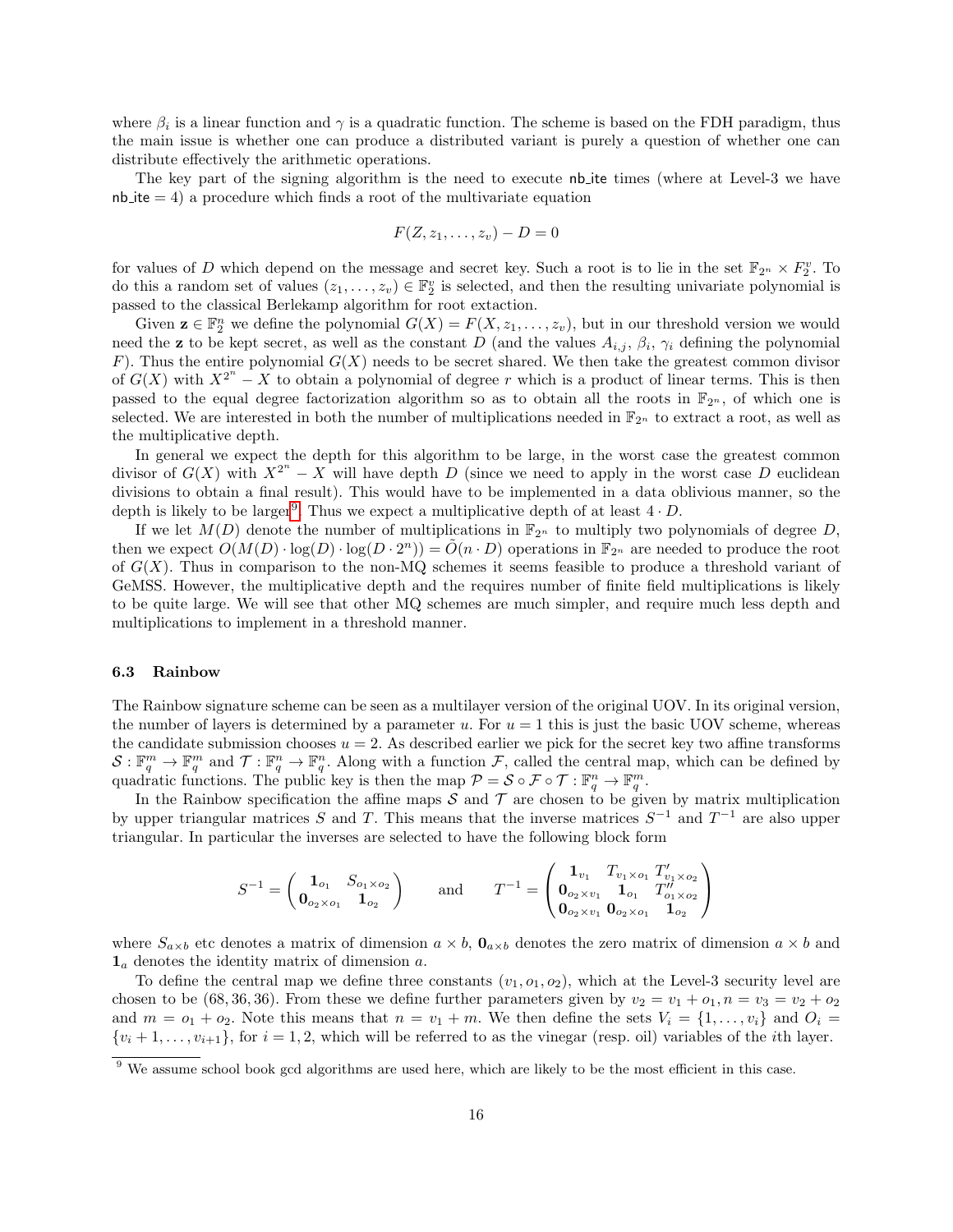The Rainbow central map  $\mathcal{F}: \mathbb{F}_q^n \to \mathbb{F}_q^m$  can then be defined by the set of m quadratic polynomials  $f^{(v_1+1)}, \ldots, f^{(n)}$  having the form

$$
f^{(k)} = \begin{cases} \sum_{i,j \in V_1, i \leq j} \alpha_{ij}^{(k)} x_i \cdot x_j + \sum_{i \in V_1} \sum_{j \in O_1} \beta_{ij}^{(k)} x_i \cdot x_j & k = v_1 + 1, \dots, v_2, \\ \sum_{i,j \in V_2, i \leq j} \alpha_{ij}^{(k)} x_i \cdot x_j + \sum_{i \in V_2} \sum_{j \in O_2} \beta_{ij}^{(k)} x_i \cdot x_j & k = v_2 + 1, \dots, n, \end{cases}
$$

where the coefficients  $\alpha_{i,j}^{(k)}$ ,  $\beta_{i,j}^{(k)}$  are randomly chosen from  $\mathbb{F}_q$ .

Signature generation (for the EUF-CMA scheme) is done by the steps

- 1. Compute the hash value  $\mathbf{h} \leftarrow H(H(\mu) \|\mathsf{salt}) \in \mathbb{F}_q^m$ , where  $\mu$  is the message, salt is a random *l*-bit string Compute the hash value  $\mathbf{n} \leftarrow H$  (*H* ( $\mu$ ) sait)  $\in \mathbb{F}_q$ <br>and  $H : \{0,1\} \rightarrow \mathbb{F}_q^m$  is an hash function.
- 2. Compute  $\mathbf{x} \leftarrow S^{-1} \cdot \mathbf{h} \in \mathbb{F}_q^m$ ,
- <span id="page-16-0"></span>3. Compute a preimage  $y \in \mathbb{F}_q^n$  of x under the central map  $\mathcal{F}$ .
- 4. Compute  $\mathbf{z} \leftarrow T^{-1} \cdot \mathbf{y} \in \mathbb{F}_q^n$ .
- 5. Output (z,salt).

#### Inversion of the Rainbow central map

**Input:** The central map  $\mathcal{F} = \left( f^{(v_1+1)}, \ldots, f^{(n)} \right)$ , a vector  $\mathbf{x} \in \mathbb{F}_q^m$ **Output:** A vector  $y \in \mathbb{F}_q^n$  satisfying  $\mathcal{F}(y) = x$ .

- 1. Choose random values for the variables  $\hat{y}_1, \ldots, \hat{y}_{v_1}$  and substitute these values into the polynomials  $f^{(v_1+1)}, \ldots, f^{(v_2)}.$
- 2. Perform Gaussian elimination on the system

$$
f^{(v_1+1)}(\hat{y}_1,\ldots,\hat{y}_{v_1},y_{v_1+1},\ldots,y_n) = x_{v_1+1}
$$

$$
\vdots
$$

$$
f^{(v_2)}(\hat{y}_1,\ldots,\hat{y}_{v_1},y_{v_1+1},\ldots,y_n) = x_{v_2}
$$

to obtain the values of the variables  $y_{v_1+1}, \ldots, y_{v_2}$ , say  $\hat{y}_{v_1+1}, \ldots, \hat{y}_{v_2}$ .

- 3. Substitute the values  $\hat{y}_{v_1}, \ldots, \hat{y}_{v_2}$  into the polynomials  $f^{(v_2+1)}, \ldots, f^{(n)}$ .
- 4. Perform Gaussian elimination on the system

$$
f^{(v_2)}(\hat{y}_1,\ldots,\hat{y}_{v_2},y_{v_2+1},\ldots,y_n) = x_{v_2+1}
$$

$$
\vdots
$$

$$
f^{(n)}(\hat{y}_1,\ldots,\hat{y}_{v_2},y_{v_2+1},\ldots,y_n) = x_n
$$

to obtain the values of the variables  $y_{v_2+1}, \ldots, y_n$ , say  $\hat{y}_{v_2+1}, \ldots, \hat{y}_n$ . 5. Return  $\mathbf{y} = (\hat{y}_1, \ldots, \hat{y}_n)$ .

<span id="page-16-1"></span>Figure 8. Inversion of the Rainbow central map

The main work of the signing algorithm occurs in step [3](#page-16-0) which is done using the method described in Figure [8.](#page-16-1) As all the components  $f^{(k)}$  of the central map are homogeneous polynomials of degree two, we can represent them using matrices. Specifically, substituting the first layer of the vinegar variables  $\hat{y}_1, \ldots, \hat{y}_{v_1}$ into the first  $o_1$  components of F is equivalent to computing

$$
(\hat{y}_1, \ldots, \hat{y}_{v_1}) \cdot \begin{pmatrix} \alpha_{11}^{(k)} & \cdots & \alpha_{1v_1}^{(k)} \\ & \ddots & \vdots \\ & & \alpha_{v_1v_1}^{(k)} \end{pmatrix} \cdot \begin{pmatrix} \hat{y}_1 \\ \vdots \\ \hat{y}_{v_1} \end{pmatrix}
$$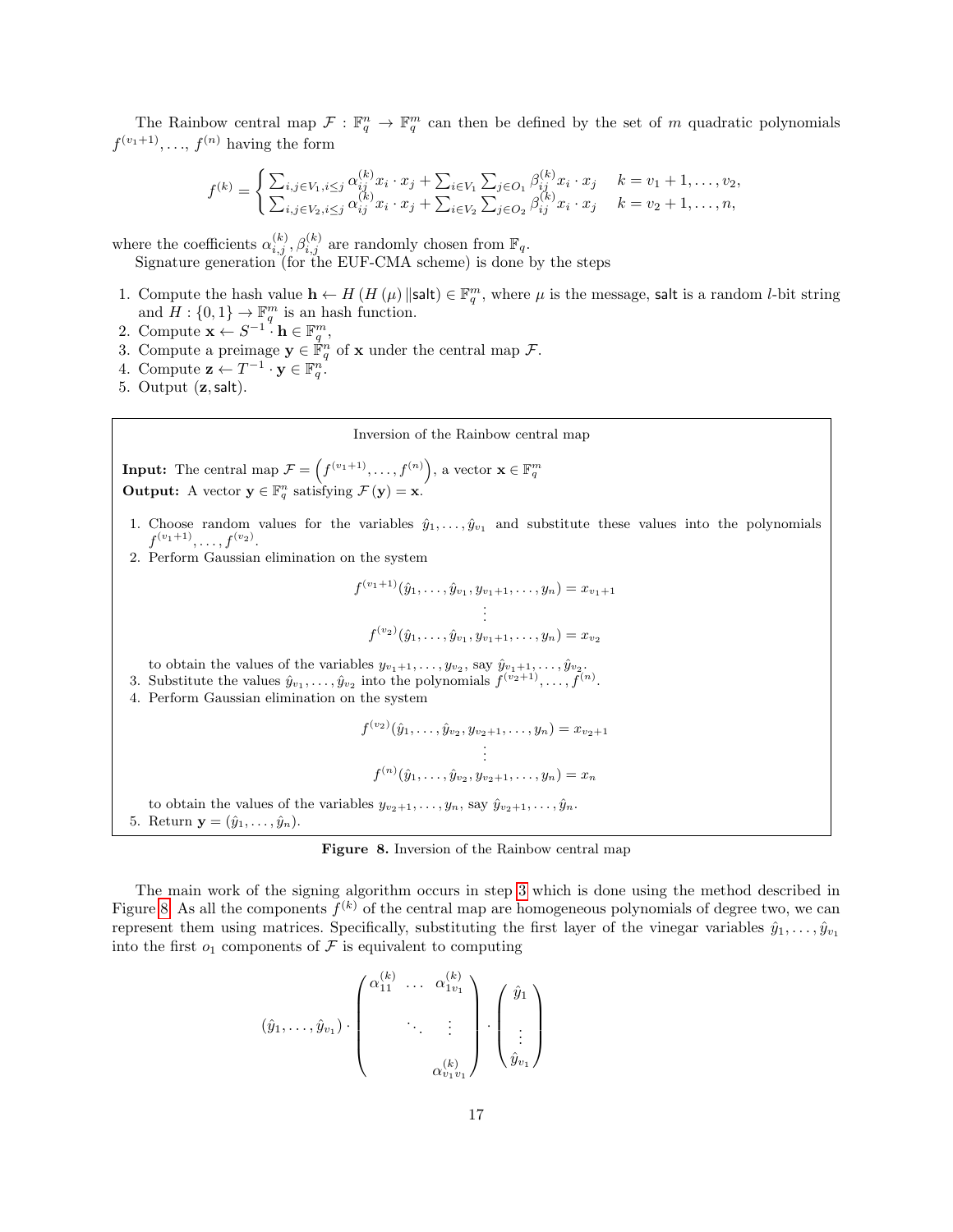$$
+ (\hat{y}_1, \ldots, \hat{y}_{v_1}) \cdot \begin{pmatrix} \beta_{1v_1+1}^{(k)} & \cdots & \beta_{1v_2}^{(k)} \\ \vdots & & \vdots \\ \beta_{v_1v_1+1}^{(k)} & \cdots & \beta_{v_1v_2}^{(k)} \end{pmatrix} \cdot \begin{pmatrix} y_{v_1+1} \\ \vdots \\ y_{v_2} \end{pmatrix},
$$

for  $k = v_1 + 1, \ldots, v_2$ . With a similar equation occuring for the second layer, namely,

$$
(\hat{y}_1, \ldots, \hat{y}_{v_2}) \cdot \begin{pmatrix} \alpha_{11}^{(k)} & \cdots & \alpha_{1v_2}^{(k)} \\ & \ddots & \vdots \\ & & \alpha_{v_1v_2}^{(k)} \end{pmatrix} \cdot \begin{pmatrix} \hat{y}_1 \\ \vdots \\ \hat{y}_{v_2} \end{pmatrix}
$$

$$
+ (\hat{y}_1, \ldots, \hat{y}_{v_2}) \cdot \begin{pmatrix} \beta_{1v_2+1}^{(k)} & \cdots & \beta_{1n}^{(k)} \\ \vdots & & \vdots \\ \beta_{v_2v_2+1}^{(k)} & \cdots & \beta_{v_2n}^{(k)} \end{pmatrix} \cdot \begin{pmatrix} y_{v_2+1} \\ \vdots \\ y_n \end{pmatrix}
$$

for  $k = v_2 + 1, \ldots, n$ . We call the  $2 \cdot (n - v_1)$  matrices in these equations  $A^{(k)}$ ,  $B^{(k)}$ . So (abusing notation a bit) we write the equations as  $f_k = \hat{\mathbf{y}} \cdot A^{(k)} \cdot \hat{\mathbf{y}}^\mathsf{T} + \hat{\mathbf{y}} \cdot A^{(k)} \cdot \mathbf{y}^\mathsf{T}$ . Recall at any stage we know  $\hat{\mathbf{y}}$  and we want to solve the equations for y.

It is clear that signing, given  $\mathbf{h} \in \mathbb{F}_q^m$ , is a purely algebraic operation over  $\mathbb{F}_q$ . Thus it can be accomplished in a threshold manner via any LSSS based MPC protocol which evaluates arithmetic circuits over  $\mathbb{F}_q$ , such as those mentioned earlier. We assume that the private key already exists in secret shared form, i.e. we have sharings  $\langle S^{-1} \rangle$ ,  $\langle T^{-1} \rangle$ ,  $\langle \alpha_{i,j}^{(k)} \rangle$  and  $\langle \beta_{i,j}^{(k)} \rangle$ .

We now look at the signing algorithm's complexity from the point of view of MPC evaluation. We count both the multiplicative depth, as well the number of secure  $\mathbb{F}_q$  multiplications needed.

- The first two operations of the signing algorithm come for free, as they are a public hash calculation, followed by the linear opeation  $\langle \mathbf{x} \rangle \leftarrow \langle S^{-1} \rangle \cdot \mathbf{h}$ .
- We then need to evaluate the map  $\mathcal F$ . This executes in a number of phases.
	- We generate shared values  $\langle y_1 \rangle, \ldots, \langle y_{v_1} \rangle$  at random.
	- We then translate the first level of  $o_2$  equations  $f_k = \mathbf{x}^{(k)}$  for  $k = v_1 + 1, \ldots, v_2$  into a linear system to solve for  $\mathbf{y}_1 = (y_{v_1+1}, \ldots, y_{v_2})$ . Thus we find an  $o_1 \times o_1$  shared matrix  $\langle C \rangle$  and a vector  $\langle \mathbf{b} \rangle$  such that  $C \cdot \mathbf{y}_1 = \mathbf{b}$ . To *determine* this system requires two rounds of communication and

$$
M_1 = o_1 \cdot \left( \sum_{i=1}^{v_1} i + v_1 + (v_2 - v_1) \cdot v_1 \right)
$$
  
=  $o_1 \cdot (v_1 \cdot (v_1 + 1)/2 + v_1 + o_1 \cdot v_1)$   
=  $o_1 \cdot (o_1 \cdot v_1 + v_1 \cdot (v_1 + 3)/2) = 175032$ 

secure multiplications.

- Solving our linear system to obtain  $\langle y_1 \rangle$  using our method from Figure [6,](#page-13-0) which requires three rounds of communication and  $M_2 = o_1^3 + o_1^2 = 47952$  secure multiplications.
- We then repeat with the second layer of the central map, which requires

$$
M_3 = o_2 \cdot \left( \sum_{i=1}^{v_2} i + v_2 + (n - v_2) \cdot v_2 \right)
$$
  
=  $o_2 \cdot (v_2 \cdot (v_2 + 1)/2 + v_2 + o_2 \cdot v_2)$   
=  $o_2 \cdot (o_2 \cdot v_2 + v_2 \cdot (v_2 + 3)/2) = 335088.$ 

secure multiplications, and another two rounds of communication.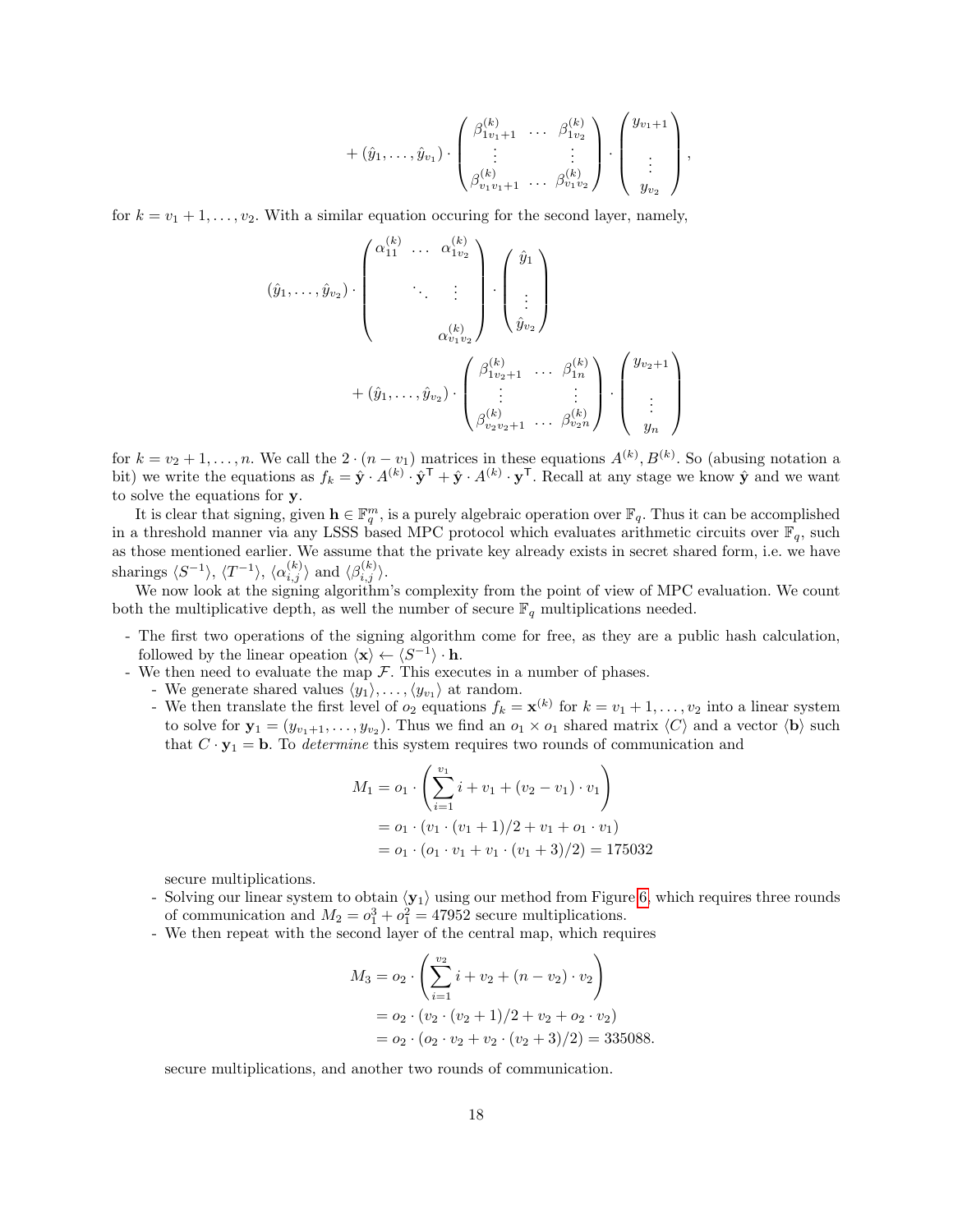- We now solve this new linear system to obtain  $\langle y_2 \rangle$  using Figure [6.](#page-13-0) Again this requires three rounds of communication and  $M_4 = M_2$  secure multiplications.
- We then compute  $\langle z \rangle \leftarrow \langle T^{-1} \rangle \cdot \langle y \rangle$ . This requires one round of communication, and due to the special form of  $T^{-1}$  it requires  $M_5 = v_1 \cdot (o_1 + o_2) + o_1 \cdot o_2 = 6192$  secure multiplications.
- Finally we need to open  $\langle z \rangle$  to obtain the signature in the clear which takes one round of communication.

In summary we require  $2+3+2+3+1+1=12$  rounds of communication and  $M_1+M_2+M_3+M_4+M_5=612216$ secure multiplications. Note the last two steps could be computed by opening the last  $o_2$  variables (one round), and then computing  $v_1 \cdot o_1 = 2448$  secure multiplications (one round), with another round of communication to open the first  $v_1 + o_1$  variables. In practice we expect the extra round to be more costly than the extra multiplications.

If the above algorithm aborts, which can happen if the linear systems have zero determinant, or the random matrices in the trick to solve the linear systems also have zero determinant, then we simply repeat the signing algorithm again. The probability of an abort is bounded by  $4/q$ . The Rainbow specification uses  $q = 2<sup>8</sup>$ , thus we expect to need to repeat the signing process with probability about 1.5 percent. As mentioned in the introduction a LSSS based MPC protocol can process at least a 250,000 secure multiplications per second over the field  $\mathbb{F}_{2^8}$  in the honest majority setting. Thus we expact an implementation of a threshold version of Rainbow to take around three seconds. A major disadvantage of this threshold variant of Rainbow is the need to store so much data in secret shared form, namely  $\langle S^{-1} \rangle$ ,  $\langle T^{-1} \rangle$ ,  $\langle \alpha_{i,j}^{(k)} \rangle$  and  $\langle \beta_{i,j}^{(k)} \rangle$ .

### 6.4 LUOV

Here we present the LUOV signature scheme [\[4\]](#page-20-4). As we shall see this is almost entirely made up of low depth algebraic operations, making this scheme a prefect candidate for a threshold variant. The main non-linear component is a map  $\mathcal{F}: \mathbb{F}_{2^r}^n \to \mathbb{F}_{2^r}^m$  with components  $(f_1, \ldots, f_m)$  where

$$
f_k(\mathbf{x}) = \sum_{i=1}^v \sum_{j=1}^n \alpha_{i,j,k} x_i x_j + \sum_{i=1}^n \beta_{i,k} x_i + \gamma_k,
$$

with the coefficients  $\alpha_{i,j,k}, \beta_{i,k}$  and  $\gamma_k$  being chosen from the field  $\mathbb{F}_{2^r}$  by expanding a seed which forms part of the secret key. The integers n, m and v are related by the  $v = n - m$ . The elements in  $\{x_1, \ldots, x_v\}$ are called the *vinegar* variables and that the ones in  $\{x_{v+1}, \ldots, x_n\}$  are the *oil* variables. Note that the polynomials  $f_1, \ldots, f_m$  contain contain no quadratic terms  $x_i \cdot x_j$  with both  $x_i$  and  $x_j$  oil variables.

The central map  $\mathcal F$  has to be secret and in order to hide the structue of  $\mathcal F$  in the public key, one composes F with an affine map  $\mathcal{T}: \mathbb{F}_{2^r}^n \to \mathbb{F}_{2^r}^m$ . The public key consisting of composition  $\mathcal{P} = \mathcal{F} \circ \mathcal{T}: \mathbb{F}_{2^r}^n \to \mathbb{F}_{2^r}^m$ , and the private key being  $P$ . At the Level-4 security level (Level-3 is not provided for LUOV) there are two sets of parameters  $(r, m, v) = (8, 82, 323)$  and  $(64, 61, 302)$ .

#### The LUOV signature generation

**Input:** The message to be signed  $\mu$ , and the data  $\mathbf{C}, \mathbf{L}, \mathbf{Q}_1$  and **T**. **Output:** A signature  $(s, \text{salt})$  on the message  $\mu$ .

1. salt  $\leftarrow \{0, 1\}^{16 \cdot 8}$ .

2.  $\mathbf{h} \leftarrow H(\mu||0 \times 00||\text{salt})$ 

- 3. While no solution s' for the system  $\mathcal{F}(s) = h$  is found
- (a)  $\mathbf{v} \leftarrow \mathbb{F}_{2^r}^v$ .
- (b)  $RHS\|LHS \leftarrow \text{BuildAugmentedMatrix}(\mathbf{C}, \mathbf{L}, \mathbf{Q}_1, \mathbf{T}, \mathbf{h}, \mathbf{v})$
- (c) If det(LHS)  $\neq 0$  set  $o \leftarrow$  LHS<sup>-1</sup> · RHS.  $\setminus$

4. 
$$
\mathbf{s} \leftarrow \begin{pmatrix} \mathbf{1}_v - \mathbf{T} \\ \mathbf{0} & \mathbf{1}_m \end{pmatrix} \cdot \begin{pmatrix} \mathbf{v} \\ \mathbf{o} \end{pmatrix}
$$
  
5. Return  $(\mathbf{s}, \mathsf{salt})$ .

#### <span id="page-18-0"></span>Figure 9. The LUOV signature generation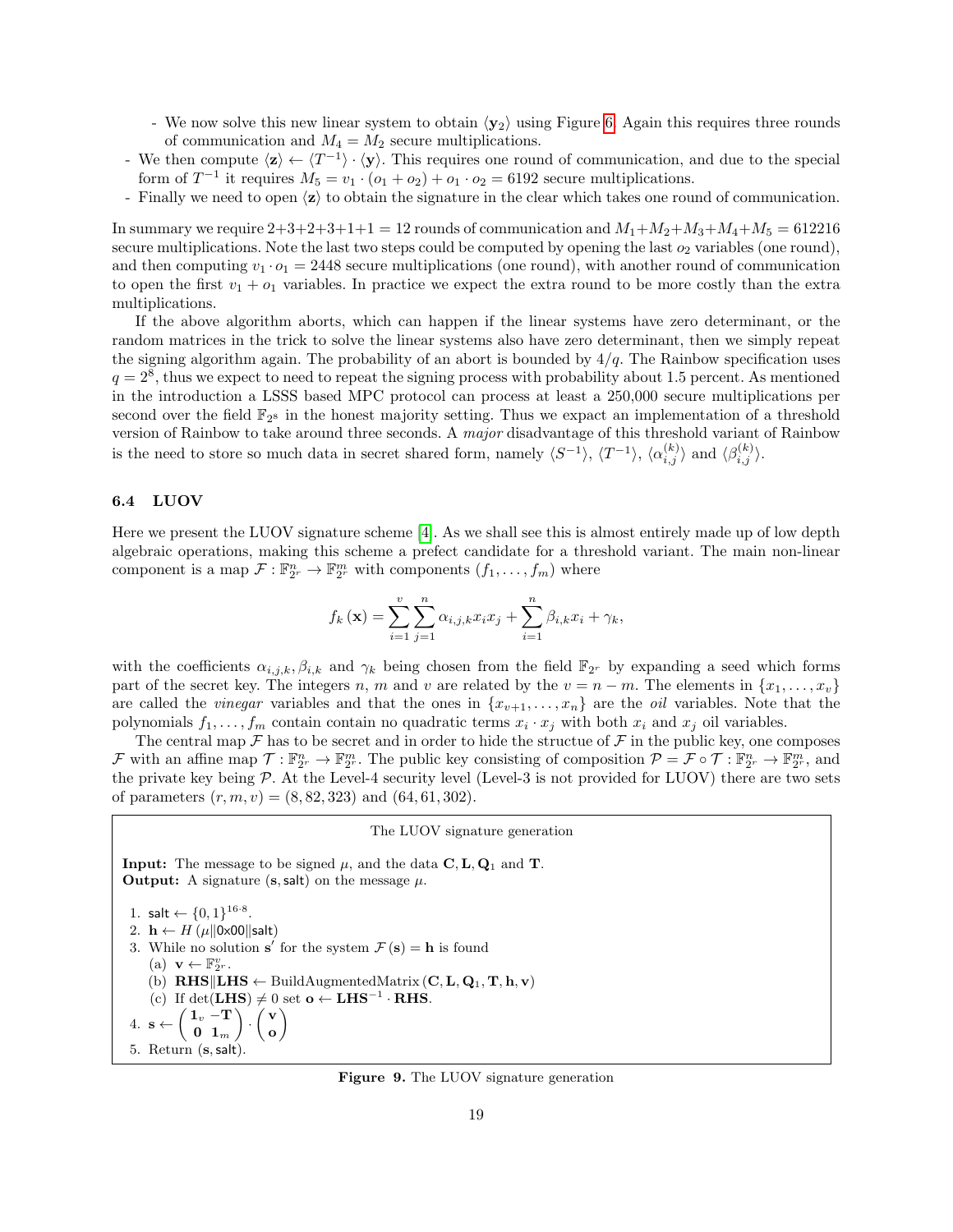The LUOV public and private keys are in practice exapanded from a random seed to define the actual data defining the various maps. However, for our threshold variant we assume this expansion has already happened and we have the following data values  $\mathbf{C} \in \mathbb{F}_{2^r}^m$ ,  $\mathbf{L} \in \mathbb{F}_{2^r}^{m \times n}$ ,  $\mathbf{Q}_1 \in \mathbb{F}_{2^r}^{m \times (\frac{v(v+1)}{2} + v \cdot m)}$ , and  $\mathbf{T} \in \mathbb{F}_{2^r}^{v \times m}$ , where  $C$ ,  $L$ , and  $Q_1$  are public values and the matrix  $\overline{T}$  is a secret parameter. In our threshold variant the parameter **T** will be held in secret shared form  $\langle \mathbf{T} \rangle$ . There is another matrix  $\mathbf{Q}_2$ , but that will not concern us as it is only related to verification. The signing algorithm is given in Figure [9,](#page-18-0) and makes use of an auxillary algorithm given in Figure [10](#page-19-0) and a hash function  $H: \{0,1\}^* \longrightarrow \mathbb{F}_{2^r}^m$  The auxiliary algorithm builds a linear system  $LHS \cdot o = RHS$  which we solve to obtain the oil variables.

#### BuildAugmentedMatrix

**Input:** The data  $C, L, Q_1$  and T, the hashed message  $h \in \mathbb{F}_2^m$ , and an assignment to the vinegar variables  $\mathbf{v} \in \mathbb{F}_{2^r}^v$ . **Output:** LHS RHS  $\in \mathbb{F}_{2^r}^{m \times m+1}$ , the augmented matrix for  $\mathcal{F}(\mathbf{v}||\mathbf{o}) = \mathbf{h}$ . 1. RHS  $\leftarrow$  h – C – L ·  $\begin{pmatrix} v \\ o \end{pmatrix}$ 0  $\setminus$ 2. LHS  $\leftarrow$  L $\cdot$   $\begin{pmatrix} -T \\ 1 \end{pmatrix}$  $\mathbf{1}_m$  $\setminus$ 3. For  $k$  from 1 to  $m$ (a) From  $\mathbf{Q}_1$  build a public matrix  $\mathbf{P}_{k,1} \in \mathbb{F}_2^{v \times v}$  (for details see the LUOV specification). (a) From  $\mathbf{Q}_1$  build  $\mathbf{P}_{k,2} \in \mathbb{F}_2^{v \times m}$  (again see the specification). (c)  $\mathbf{RHS}[k] \leftarrow \mathbf{RHS}[k] - \mathbf{v}^{\mathsf{T}} \cdot \mathbf{P}_{k,1} \cdot \mathbf{v}.$ (d)  $\mathbf{F}_{k,2} \leftarrow -\left(\mathbf{P}_{k,1} + \mathbf{P}_{k,1}^{\mathsf{T}}\right) \cdot \mathbf{T} + \mathbf{P}_{k,2}.$ (e) LHS $[k] \leftarrow$  LHS $[k] + \mathbf{v} \cdot \mathbf{F}_{k,2}$ . 4. Return LHS RHS

<span id="page-19-0"></span>Figure 10. BuildAugmentedMatrix

<span id="page-19-2"></span><span id="page-19-1"></span>We now examine the above algorithm from the point of view of how one could implement it in a threshold manner given a generic MPC functionality for arithmetic circuits over  $\mathbb{F}_{2^r}$ . We assume that the secret matrix **T** is presented in secret shared form  $\langle T \rangle$ . First note that the hash function is only called to compute the hash digest, which does not involve any shared input.

In the main while loop we assume the vinegar variables are generated in a shared manner in secret shared form  $\langle v \rangle$ . Thus the main call to the BuiltAugmentedMatrix routine has two secret shared input  $\langle T \rangle$  and  $\langle v \rangle$ , with the other values being public. The key lines in this algorithm then requiring secure multiplications are lines [3c](#page-19-1) and [3e](#page-19-2) to compute  $\langle v \rangle^{\mathsf{T}} \cdot \mathbf{P}_{k,1} \cdot \langle v \rangle$  and  $\langle v \rangle \cdot \mathbf{F}_{k,2}$  respectively. The first of these takes v secure multiplications, whereas the latter requires  $v \cdot m$  secure multiplications. Giving a total of  $v \cdot m \cdot (m+1)$  secure multiplications in total, which can be performed in parallel in one round of communication.

Solving the nonlinear system in line [3c](#page-19-1) is done using the method in Figure [6,](#page-13-0) which requires three rounds of interaction and  $m^3 + m^2$  secure multiplications. Note the probability that this procedure fails is roughly  $2^{-r+1}$ , which can be essentially ignored for the parameter set with  $r = 64$  and is under one percent for the parameter set with  $r = 8$ . But if it does fail, then we simply repeat the signing algorithm with new shared vinegar variables.

We then need to compute the matrix multiplication  $\langle T \rangle \cdot \langle \mathbf{o} \rangle$ . However, note that we can save some secure multiplications by opening the oil variables o after the matrix inversion (since they are going to be released in any case in the clear). This will require anyway a rouond of interaction, but we are then able to save the  $v \cdot m$  secure multiplications required to multiply **T** by **o**, since that operation then becomes a linear operation. Finally, we open the resulting shared signature in order to transmit it in the clear. This requires one round of interaction.

Thus the overall cost of LUOV signature algorithm is  $1 + 3 + 1 + 1 = 6$  rounds of interaction and  $(m^3+m^2)+v\cdot m\cdot (m+1)$  secure multiplications. Choosing the Level-4 parameter set with  $(r, m, v) = (8, 82, 323)$ this gives a total of 2756430 secure multiplications. Whereas for the parameter set  $(r, m, v) = (64, 61, 302)$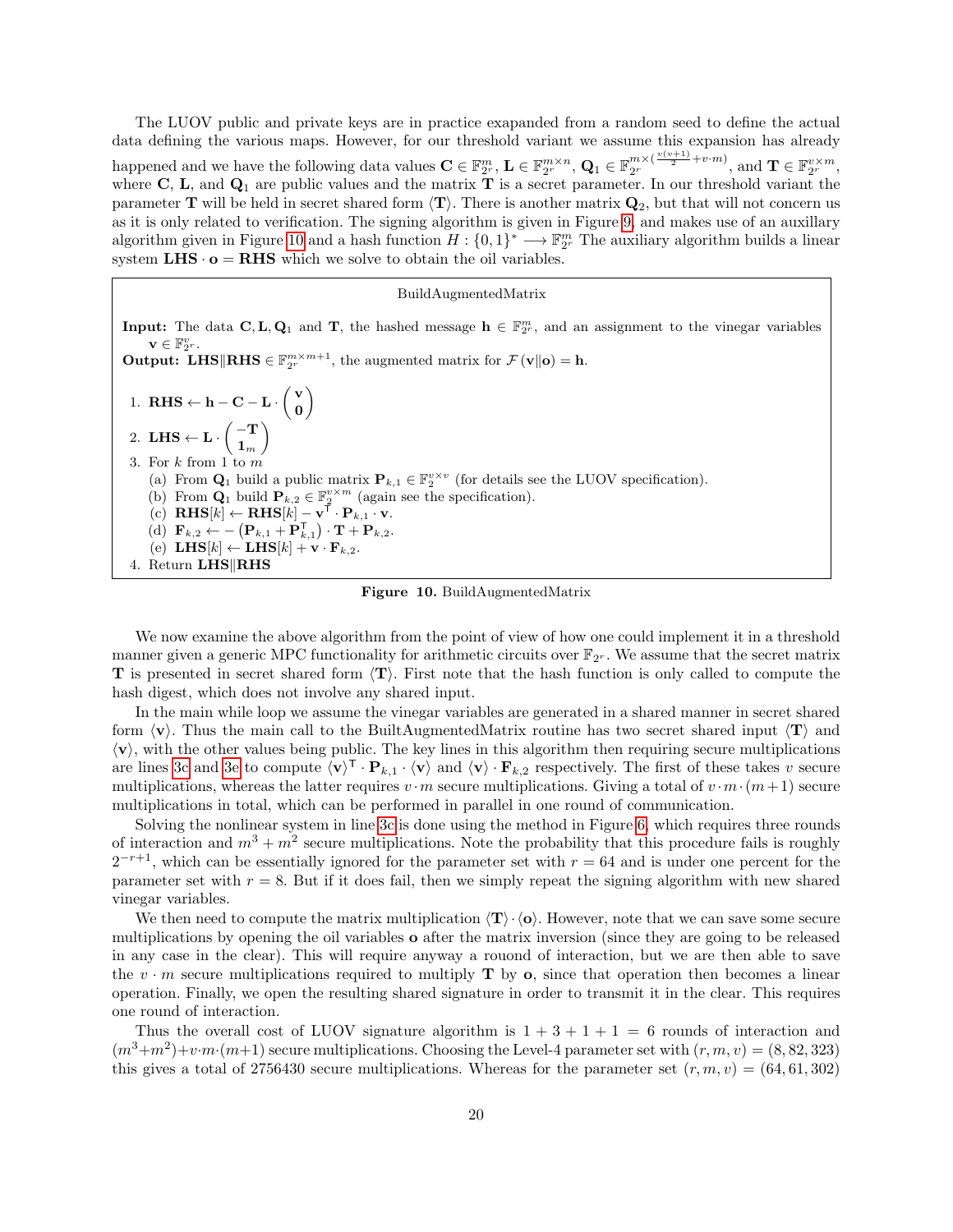this gives us 1372866 secure multiplications. In the former case, where arithmetic is over  $\mathbb{F}_{2^8}$  and we expect to perform 250,000 secure multiplications per second, signing will take about 10 seconds. In the latter case, where arithmetic is over  $\mathbb{F}_{2^{64}}$  and we expect to perform 1,000,000 secure multiplications per second, signing will take about 1.3 seconds. Another advantage of LUOV is that our threshold variant requires less storage of secret key material. We only need to store  $\langle T \rangle$  in secret shared form

## Acknowledgments

This work has been supported in part by ERC Advanced Grant ERC-2015-AdG-IMPaCT, by the Defense Advanced Research Projects Agency (DARPA) and Space and Naval Warfare Systems Center, Pacific (SSC Pacific) under contracts No. N66001-15-C-4070 and FA8750-19-C-0502, and by the FWO under an Odysseus project GOH9718N. Any opinions, findings and conclusions or recommendations expressed in this material are those of the author(s) and do not necessarily reflect the views of the ERC, United States Air Force, DARPA or FWO. The authors would like to thank Cyprien Delpech de Saint Guilhem and Dragos Rotaru for helpful discussions whilst this work was carried out.

## References

- <span id="page-20-12"></span>1. Albrecht, M.R., Rechberger, C., Schneider, T., Tiessen, T., Zohner, M.: Ciphers for MPC and FHE. In: Oswald, E., Fischlin, M. (eds.) EUROCRYPT 2015, Part I. LNCS, vol. 9056, pp. 430–454. Springer, Heidelberg (Apr 2015)
- <span id="page-20-11"></span>2. Barthe, G., Belaïd, S., Espitau, T., Fouque, P.A., Grégoire, B., Rossi, M., Tibouchi, M.: Masking the GLP latticebased signature scheme at any order. In: Nielsen, J.B., Rijmen, V. (eds.) EUROCRYPT 2018, Part II. LNCS, vol. 10821, pp. 354–384. Springer, Heidelberg (Apr / May 2018)
- <span id="page-20-13"></span>3. Bernstein, D.J., Hopwood, D., Hülsing, A., Lange, T., Niederhagen, R., Papachristodoulou, L., Schneider, M., Schwabe, P., Wilcox-O'Hearn, Z.: SPHINCS: Practical stateless hash-based signatures. In: Oswald, E., Fischlin, M. (eds.) EUROCRYPT 2015, Part I. LNCS, vol. 9056, pp. 368–397. Springer, Heidelberg (Apr 2015)
- <span id="page-20-4"></span>4. Beullens, W., Preneel, B., Szepieniec, A., Vercauteren, F.: LUOV (2019), Submission to NIST PQC "competition" Round-2.
- <span id="page-20-2"></span>5. Bindel, N., Akleylek, S., Alkim, E., Barreto, P.S., Buchmann, J., Eaton, E., Gutoski, G., Kramer, J., Longa, P., Polat, H., Ricardini, J.E., Zanon, G.: Lattice-based digital signature scheme qTESLA (2019), Submission to NIST PQC "competition" Round-2.
- <span id="page-20-3"></span>6. Casanova, A., Faugère, J.C., Patarin, G.M.R.J., Perret, L., Ryckeghem, J.: GeMSS: A great multivariate short signature (2019), Submission to NIST PQC "competition" Round-2.
- <span id="page-20-8"></span>7. Catrina, O., de Hoogh, S.: Improved primitives for secure multiparty integer computation. In: Garay, J.A., Prisco, R.D. (eds.) SCN 10. LNCS, vol. 6280, pp. 182–199. Springer, Heidelberg (Sep 2010)
- <span id="page-20-7"></span>8. Chida, K., Genkin, D., Hamada, K., Ikarashi, D., Kikuchi, R., Lindell, Y., Nof, A.: Fast large-scale honestmajority MPC for malicious adversaries. In: Shacham, H., Boldyreva, A. (eds.) CRYPTO 2018, Part III. LNCS, vol. 10993, pp. 34–64. Springer, Heidelberg (Aug 2018)
- <span id="page-20-10"></span>9. Cramer, R., Damgård, I., Escudero, D., Scholl, P., Xing, C.: SPD  $\mathbb{Z}_{2^k}$ : Efficient MPC mod  $2^k$  for dishonest majority. In: Shacham, H., Boldyreva, A. (eds.) CRYPTO 2018, Part II. LNCS, vol. 10992, pp. 769–798. Springer, Heidelberg (Aug 2018)
- <span id="page-20-9"></span>10. Damgård, I., Fitzi, M., Kiltz, E., Nielsen, J.B., Toft, T.: Unconditionally secure constant-rounds multi-party computation for equality, comparison, bits and exponentiation. In: Halevi, S., Rabin, T. (eds.) TCC 2006. LNCS, vol. 3876, pp. 285–304. Springer, Heidelberg (Mar 2006)
- <span id="page-20-1"></span>11. Damgård, I., Koprowski, M.: Practical threshold RSA signatures without a trusted dealer. In: Pfitzmann, B. (ed.) EUROCRYPT 2001. LNCS, vol. 2045, pp. 152–165. Springer, Heidelberg (May 2001)
- <span id="page-20-6"></span>12. Damgård, I., Pastro, V., Smart, N.P., Zakarias, S.: Multiparty computation from somewhat homomorphic encryption. In: Safavi-Naini, R., Canetti, R. (eds.) CRYPTO 2012. LNCS, vol. 7417, pp. 643–662. Springer, Heidelberg (Aug 2012)
- <span id="page-20-0"></span>13. Desmedt, Y., Frankel, Y.: Threshold cryptosystems. In: Brassard, G. (ed.) CRYPTO'89. LNCS, vol. 435, pp. 307–315. Springer, Heidelberg (Aug 1990)
- <span id="page-20-5"></span>14. Ding, J., Chen, M.S., Petzoldt, A., Schmidt, D., Yang, B.Y.: Rainbow (2019), Submission to NIST PQC "competition" Round-2.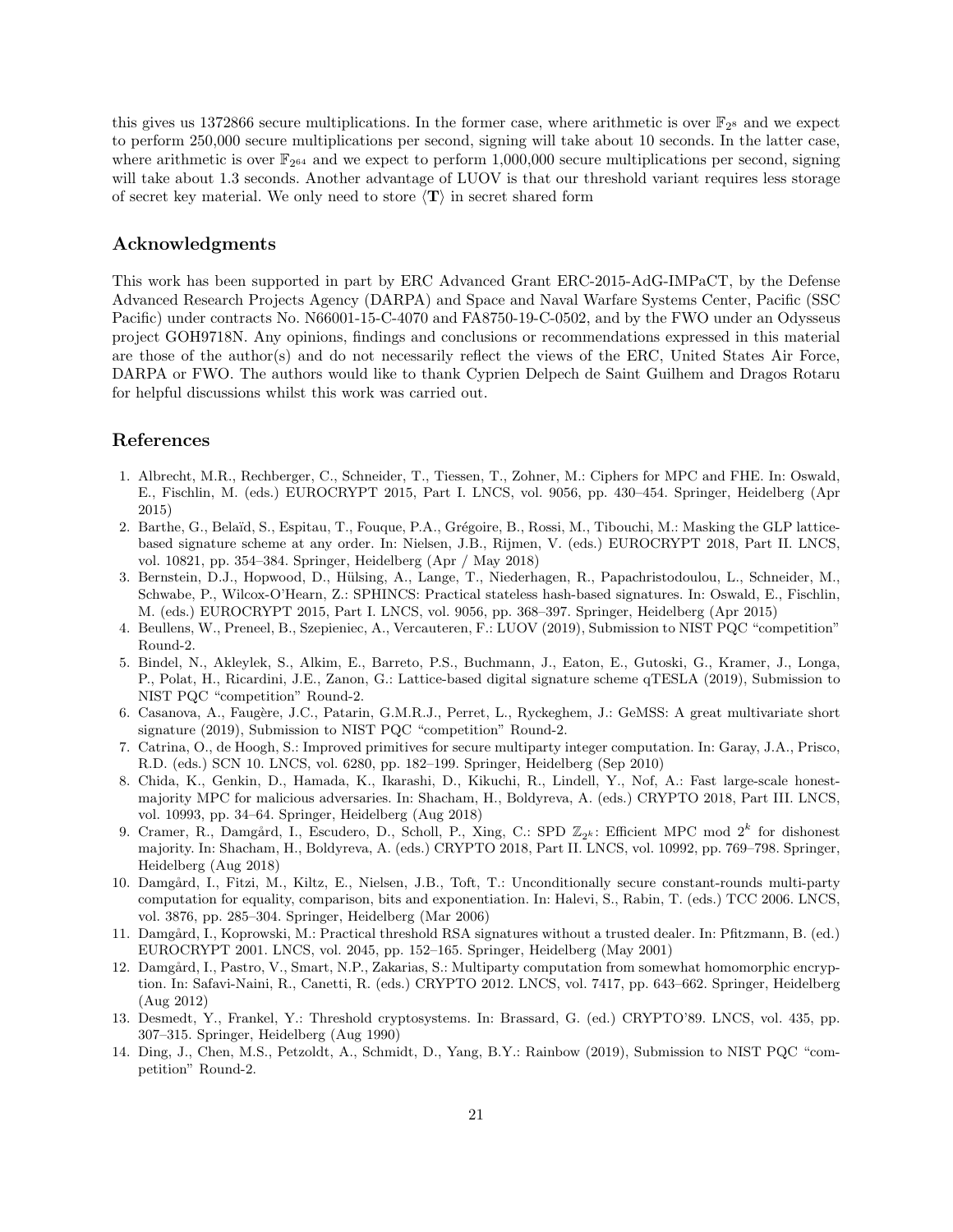- <span id="page-21-2"></span>15. Doerner, J., Kondi, Y., Lee, E., shelat, a.: Secure two-party threshold ECDSA from ECDSA assumptions. In: 2018 IEEE Symposium on Security and Privacy. pp. 980–997. IEEE Computer Society Press (May 2018)
- <span id="page-21-0"></span>16. Gennaro, R., Jarecki, S., Krawczyk, H., Rabin, T.: Robust threshold DSS signatures. In: Maurer, U.M. (ed.) EUROCRYPT'96. LNCS, vol. 1070, pp. 354–371. Springer, Heidelberg (May 1996)
- <span id="page-21-13"></span>17. Gentry, C., Peikert, C., Vaikuntanathan, V.: Trapdoors for hard lattices and new cryptographic constructions. In: Ladner, R.E., Dwork, C. (eds.) 40th ACM STOC. pp. 197–206. ACM Press (May 2008)
- <span id="page-21-11"></span>18. Gentry, C., Szydlo, M.: Cryptanalysis of the revised NTRU signature scheme. In: Knudsen, L.R. (ed.) EURO-CRYPT 2002. LNCS, vol. 2332, pp. 299–320. Springer, Heidelberg (Apr / May 2002)
- <span id="page-21-16"></span>19. Giacomelli, I., Madsen, J., Orlandi, C.: ZKBoo: Faster zero-knowledge for boolean circuits. In: Holz, T., Savage, S. (eds.) USENIX Security 2016. pp. 1069–1083. USENIX Association (Aug 2016)
- <span id="page-21-19"></span>20. Goldreich, O.: Two remarks concerning the Goldwasser-Micali-Rivest signature scheme. In: Odlyzko, A.M. (ed.) CRYPTO'86. LNCS, vol. 263, pp. 104–110. Springer, Heidelberg (Aug 1987)
- <span id="page-21-18"></span>21. Goldreich, O.: Foundations of Cryptography: Basic Applications, vol. 2. Cambridge University Press, Cambridge, UK (2004)
- <span id="page-21-9"></span>22. Hazay, C., Scholl, P., Soria-Vazquez, E.: Low cost constant round MPC combining BMR and oblivious transfer. In: Takagi, T., Peyrin, T. (eds.) ASIACRYPT 2017, Part I. LNCS, vol. 10624, pp. 598–628. Springer, Heidelberg (Dec 2017)
- <span id="page-21-10"></span>23. Hoffstein, J., Howgrave-Graham, N., Pipher, J., Silverman, J.H., Whyte, W.: NTRUSIGN: digital signatures using the NTRU lattice. In: Joye, M. (ed.) Topics in Cryptology - CT-RSA 2003, The Cryptographers' Track at the RSA Conference 2003, San Francisco, CA, USA, April 13-17, 2003, Proceedings. Lecture Notes in Computer Science, vol. 2612, pp. 122–140. Springer (2003), [https://doi.org/10.1007/3-540-36563-X\\_9](https://doi.org/10.1007/3-540-36563-X_9)
- <span id="page-21-6"></span>24. Hulsing, A., Bernstein, D.J., Dobraunig, C., Eichlseder, M., Fluhrer, S., Gazdag, S.L., Kampanakis, P., Kolbl, S., Lange, T., Lauridsen, M.M., Mendel, F., Niederhagen, R., Rechberger, C., Rijneveld, J., Schwabe, P.: SPHINCS+ (2019), Submission to NIST PQC "competition" Round-2.
- <span id="page-21-15"></span>25. Ishai, Y., Kushilevitz, E., Ostrovsky, R., Sahai, A.: Zero-knowledge from secure multiparty computation. In: Johnson, D.S., Feige, U. (eds.) 39th ACM STOC. pp. 21–30. ACM Press (Jun 2007)
- <span id="page-21-14"></span>26. Karmakar, A., Roy, S.S., Vercauteren, F., Verbauwhede, I.: Pushing the speed limit of constant-time discrete gaussian sampling. A case study on the falcon signature scheme. In: Proceedings of the 56th Annual Design Automation Conference 2019, DAC 2019, Las Vegas, NV, USA, June 02-06, 2019. pp. 88:1–88:6. ACM (2019), <https://doi.org/10.1145/3316781.3317887>
- <span id="page-21-21"></span>27. Kipnis, A., Patarin, J., Goubin, L.: Unbalanced oil and vinegar signature schemes. In: Stern, J. (ed.) EURO-CRYPT'99. LNCS, vol. 1592, pp. 206–222. Springer, Heidelberg (May 1999)
- <span id="page-21-7"></span>28. Kraitsberg, M., Lindell, Y., Osheter, V., Smart, N.P., Alaoui, Y.T.: Adding distributed decryption and key generation to a Ring-LWE based CCA encryption scheme. IACR Cryptology ePrint Archive 2018, 1034 (2018), <https://eprint.iacr.org/2018/1034>
- <span id="page-21-17"></span>29. Lamport, L.: Constructing digital signatures from a one-way function. Technical Report SRI-CSL-98, SRI International Computer Science Laboratory (Oct 1979)
- <span id="page-21-8"></span>30. Larraia, E., Orsini, E., Smart, N.P.: Dishonest majority multi-party computation for binary circuits. In: Garay, J.A., Gennaro, R. (eds.) CRYPTO 2014, Part II. LNCS, vol. 8617, pp. 495–512. Springer, Heidelberg (Aug 2014)
- <span id="page-21-3"></span>31. Lindell, Y.: Fast secure two-party ECDSA signing. In: Katz, J., Shacham, H. (eds.) CRYPTO 2017, Part II. LNCS, vol. 10402, pp. 613–644. Springer, Heidelberg (Aug 2017)
- 32. Lindell, Y., Nof, A.: Fast secure multiparty ECDSA with practical distributed key generation and applications to cryptocurrency custody. In: Lie, D., Mannan, M., Backes, M., Wang, X. (eds.) ACM CCS 2018. pp. 1837–1854. ACM Press (Oct 2018)
- <span id="page-21-4"></span>33. Lindell, Y., Nof, A., Ranellucci, S.: Fast secure multiparty ECDSA with practical distributed key generation and applications to cryptocurrency custody. IACR Cryptology ePrint Archive 2018, 987 (2018), [https://eprint.](https://eprint.iacr.org/2018/987) [iacr.org/2018/987](https://eprint.iacr.org/2018/987)
- <span id="page-21-12"></span>34. Lyubashevsky, V.: Fiat-Shamir with aborts: Applications to lattice and factoring-based signatures. In: Matsui, M. (ed.) ASIACRYPT 2009. LNCS, vol. 5912, pp. 598–616. Springer, Heidelberg (Dec 2009)
- <span id="page-21-5"></span>35. Lyubashevsky, V., Ducas, L., Kiltz, E., Lepoint, T., Schwabe, P., Seiler, G., Stehle, D.: Crystals-dilithium (2019), Submission to NIST PQC "competition" Round-2.
- <span id="page-21-1"></span>36. MacKenzie, P.D., Reiter, M.K.: Two-party generation of DSA signatures. In: Kilian, J. (ed.) CRYPTO 2001. LNCS, vol. 2139, pp. 137–154. Springer, Heidelberg (Aug 2001)
- <span id="page-21-20"></span>37. Matsumoto, T., Imai, H.: Public quadratic polynominal-tuples for efficient signature-verification and messageencryption. In: Günther, C.G. (ed.) EUROCRYPT'88. LNCS, vol. 330, pp. 419-453. Springer, Heidelberg (May 1988)